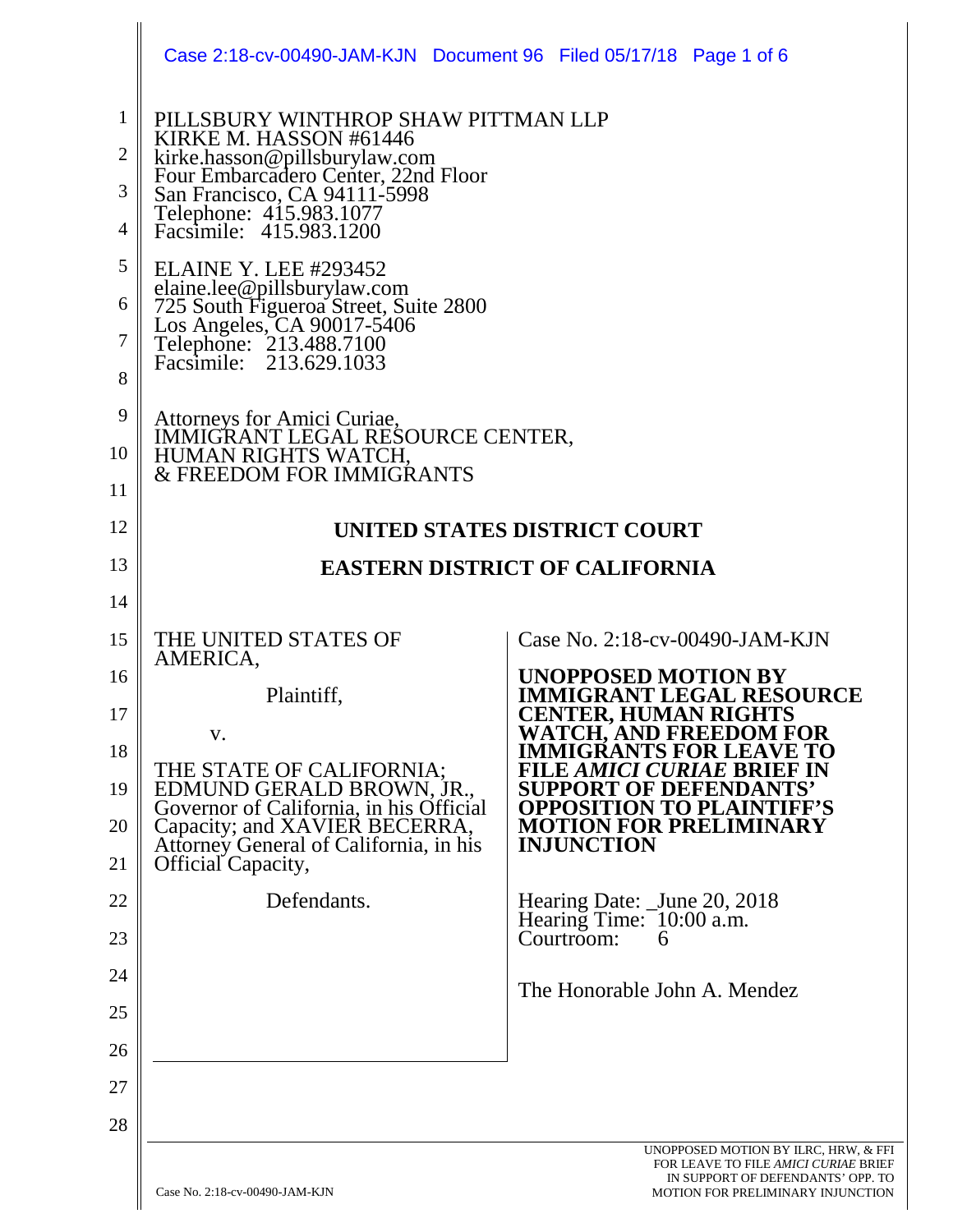#### Case 2:18-cv-00490-JAM-KJN Document 96 Filed 05/17/18 Page 2 of 6

 Pursuant to the Court's March 27, 2018 Minute Order (Dkt. No. 37) and Rule 29 of the Federal Rules of Appellate Procedure, Immigrant Legal Resource Center ("ILRC"), Human Rights Watch ("HRW"), and Freedom For Immigrants ("FFI") respectfully move this Court for leave to file the attached *amici curiae* brief in support of Defendants' Opposition to Plaintiff's Motion for Preliminary Injunction. No party opposes the granting of this motion.

District courts have broad discretion to appoint *amici curiae*. *Hoptowit v. Ray*, 682 F.2d 1237, 1260 (9th Cir. 1982).1 The *amici curiae* brief of ILRC, HRW, and FFI, submitted herewith, is both relevant and helpful to the Court. *See* FED. R. APP. P. 29(b)(2).

11 12 13 14 15 16 17 18 19 Immigrant Legal Resource Center is a national nonprofit legal support center with offices in San Francisco, California and Washington D.C. The mission of the ILRC is to work with, educate, and enhance the capacity of immigrants, community organizations, and the legal sector in order to build a democratic society that values diversity, dignity, and the rights of all people. Founded in 1979, the ILRC is regarded as one of the foremost experts on engaging immigrants and developing their leadership in the democratic process, providing expertise on complex issues of immigration law, procedure and policy, and engaging in advocacy and educational initiatives on policies that affect immigrants.

20 21 22 23 24 25 ILRC has been *amicus curiae* in over fourteen cases over the last two years including in cases before California District Courts in *California v. Sessions* (Case No. 3:17-cv-04701), the California Supreme Court in *People v. Patterson* (Case No. S225193), the Ninth Circuit Court of Appeals in *Marinelarena v. Sessions* (Case No. 14-72003) and the U.S. Supreme Court in *Esquivel-Quintana v. Sessions* (Case No. 16-54), *Jennings v. Rodriguez* (Case No. 15-1204) and *Lee v. United States* (Case

26

1

2

3

4

5

6

7

8

9

10

27

28

 $\overline{a}$ 

1 Abrogated on other grounds by Sandin v. Conner, 515 U.S. 472 (1995).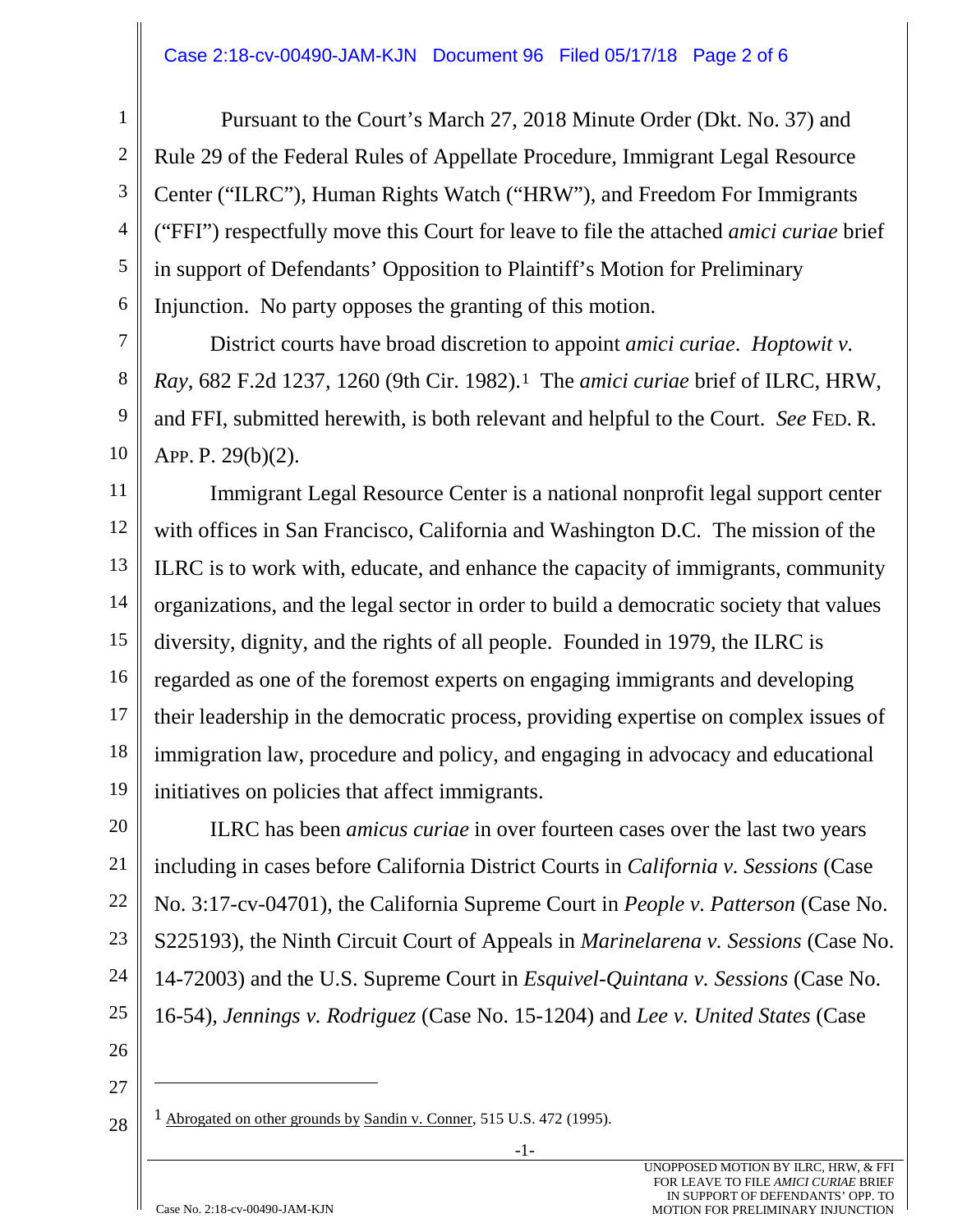No. 16-327).

1

2

3

4

5

6

7

8

9

10

11

12

13

14

15

16

17

18

19

20

21

22

23

24

25

26

Human Rights Watch is a non-profit, independent organization and the largest international human rights organization based in the United States. Since 1978, Human Rights Watch has investigated and exposed human rights violations and challenged governments to protect the human rights of citizens and noncitizens alike. Human Rights Watch investigates allegations of human rights violations in more than 90 countries around the world, including in the United States, by interviewing witnesses, gathering information from a variety of sources, and issuing detailed reports. Where human rights violations have been found, Human Rights Watch advocates for the enforcement of those rights with governments and international organizations and in the court of public opinion.

HRW has been *amicus curiae* on immigration cases before the Board of Immigration Appeals, the Ninth Circuit Court of Appeals in *Rodriguez v. Swartz* (Case No. 4:14-cv-02251), *J.E.F.M. v. Lynch*, *Casas-Castrillon v. Lockyer* (Case No. 2:14-cv-01026); the Inter-American Court of Human Rights in *Wayne Smith and Hugo Armendariz v. the United States of America* (Case No. 12.562); and the US Supreme Court in, inter alia, *Lynch v. Morales-Santana* (Case No. 15-1191), *Ziglar v. Abbasi et al.* (Case No. 15-1358), and *Jama v. US Immigration and Customs Enforcement* (Case No. 03-674). On other national security, criminal justice, and human rights issues, the organization regularly serves as *amicus curiae* before several other US Courts of Appeals, District Courts, the U.S. Supreme Court, appellate courts in other countries, and international courts and tribunals.

Freedom For Immigrants (formerly Community Initiatives for Visiting Immigrants in Confinement) was founded in 2010 as the first immigration detention visitation program in California. It then joined forces with four other visitation programs around the country and established a national visitation network. Between 2012 and 2017, FFI grew the national visitation network to 43 immigrant prisons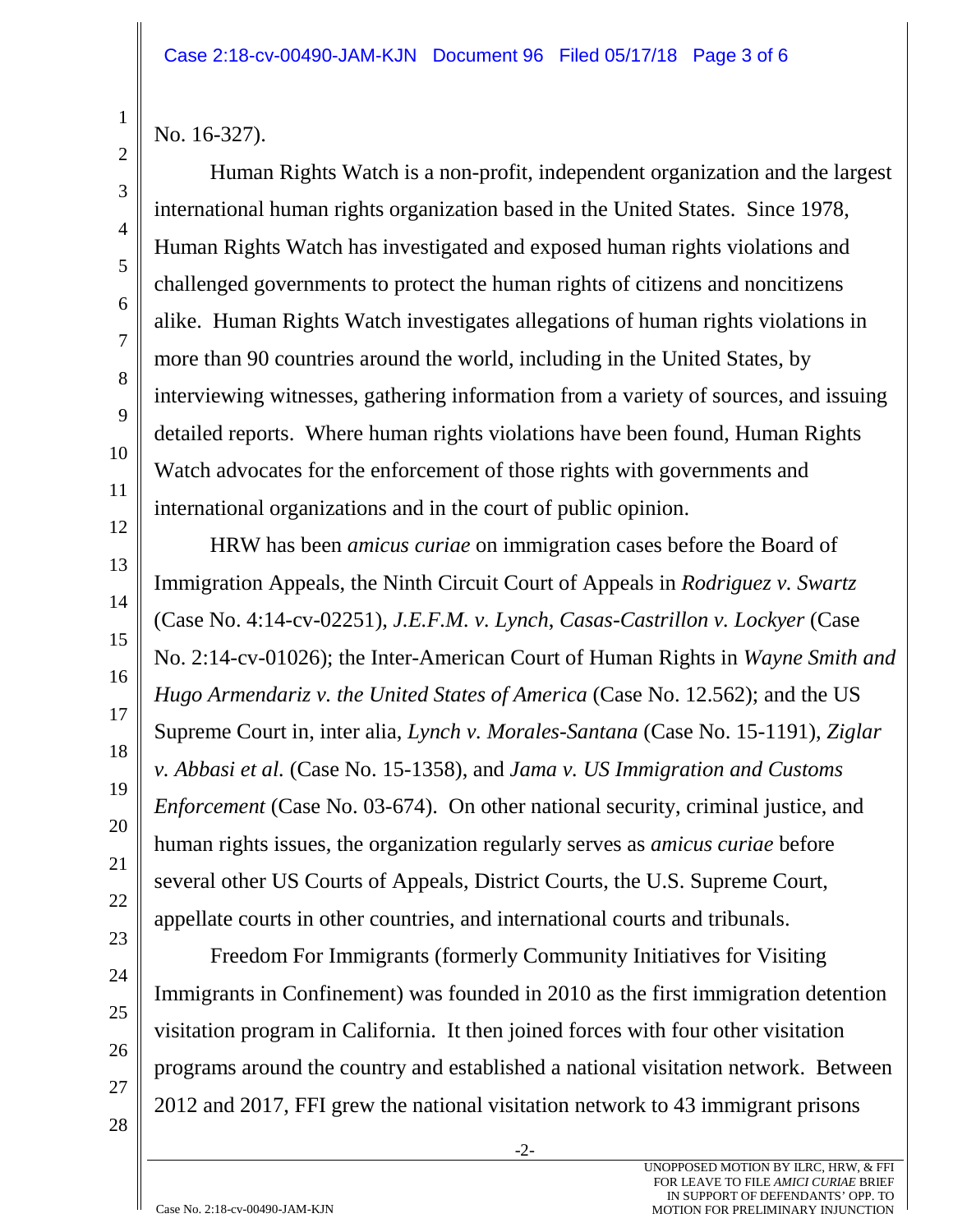#### Case 2:18-cv-00490-JAM-KJN Document 96 Filed 05/17/18 Page 4 of 6

and jails, and launched the largest national free hotline for people in immigration detention. FFI visits and monitors these 43 immigrant prisons and jails in California and nationwide. Through these visits, FFI gathers data and stories to combat injustice at the individual level and push for systematic change.

FFI has been *amicus curiae* concerning immigration detention conditions in a number of federal cases, including the U.S. Supreme Court in *Jennings v. Rodriguez* (Case No. 15-1204), and the D.C. Circuit Court of Appeals in *Global Tel\*Link v. Federal Communications Commission* (Case No. 15-1461).

9 10 11 12 13 14 15 16 17 The *amici curiae* brief of ILRC, HRW, and FFI provides insight into the conditions of California's immigration detention centers. It offers examples of the conditions of immigration detention centers in California based on stories learned by ILRC, HRW, and FFI through their interactions with detained persons. As further discussed in the brief, these stories are relevant to Defendants' Opposition to Plaintiff's Motion for Preliminary Injunction because they demonstrate that AB 103 is necessary for the State of California to review and determine the full extent of general welfare, health, and safety conditions in the immigration detention centers within its borders.

18 19 20 21 22 23 24 Pursuant to Rule 29(c)(5) of the Federal Rules of Appellate Procedure, ILRC, HRW, and FFI state that: (A) there is no party or counsel for a party in the pending case who authored the amicus brief in whole or in part; (B) there is no party or counsel for a party in the pending case who contributed money that was intended to fund preparing or submitting the brief; and (C) no person or entity contributed money that was intended to fund preparing or submitting the brief, other than ILRC, HRW, FFI, and their members.

25 26 For the foregoing reasons, ILRC, HRW, and FFI respectfully request that the Court grant their motion to file the attached brief in support of Defendants' Opposition to Plaintiff's Motion for Preliminary Injunction.

28

27

1

2

3

4

5

6

7

8

-3-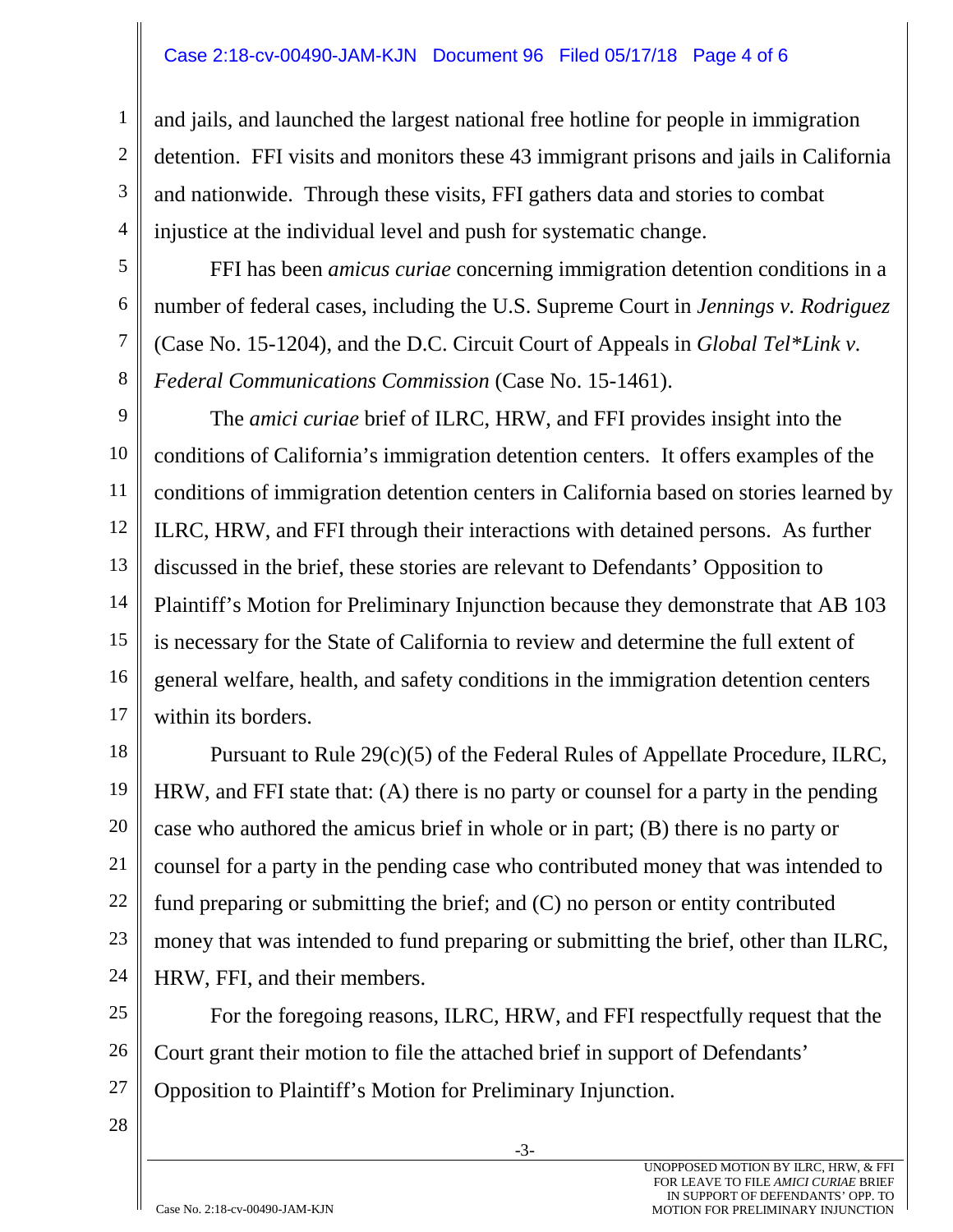|                |                                | Case 2:18-cv-00490-JAM-KJN Document 96 Filed 05/17/18 Page 5 of 6                                                                                               |  |
|----------------|--------------------------------|-----------------------------------------------------------------------------------------------------------------------------------------------------------------|--|
| $\mathbf{1}$   | Dated: May 17, 2018            | PILLSBURY WINTHROP SHAW                                                                                                                                         |  |
| $\mathbf{2}$   |                                | PITTMAN LLP                                                                                                                                                     |  |
| $\mathfrak{Z}$ |                                | /s/ Kirke M. Hasson<br>By:                                                                                                                                      |  |
| $\overline{4}$ |                                | Kirke M. Hasson<br>Attorneys for Amici Curiae,<br>IMMIGRANT LEGAL RESOURCE                                                                                      |  |
| 5              |                                | CENTER,<br>HUMAN RIGHTS WATCH,<br>& FREEDOM FOR IMMIGRANTS                                                                                                      |  |
| 6              |                                |                                                                                                                                                                 |  |
| 7              |                                |                                                                                                                                                                 |  |
| 8              |                                |                                                                                                                                                                 |  |
| 9<br>10        |                                |                                                                                                                                                                 |  |
| 11             |                                |                                                                                                                                                                 |  |
| 12             |                                |                                                                                                                                                                 |  |
| 13             |                                |                                                                                                                                                                 |  |
| 14             |                                |                                                                                                                                                                 |  |
| 15             |                                |                                                                                                                                                                 |  |
| 16             |                                |                                                                                                                                                                 |  |
| 17             |                                |                                                                                                                                                                 |  |
| 18             |                                |                                                                                                                                                                 |  |
| 19             |                                |                                                                                                                                                                 |  |
| 20             |                                |                                                                                                                                                                 |  |
| 21             |                                |                                                                                                                                                                 |  |
| 22             |                                |                                                                                                                                                                 |  |
| 23             |                                |                                                                                                                                                                 |  |
| 24             |                                |                                                                                                                                                                 |  |
| $25\,$         |                                |                                                                                                                                                                 |  |
| 26             |                                |                                                                                                                                                                 |  |
| 27             |                                |                                                                                                                                                                 |  |
| 28             |                                |                                                                                                                                                                 |  |
|                | Case No. 2:18-cv-00490-JAM-KJN | $-4-$<br>UNOPPOSED MOTION BY ILRC, HRW, & FFI<br>FOR LEAVE TO FILE AMICI CURIAE BRIEF<br>IN SUPPORT OF DEFENDANTS' OPP. TO<br>MOTION FOR PRELIMINARY INJUNCTION |  |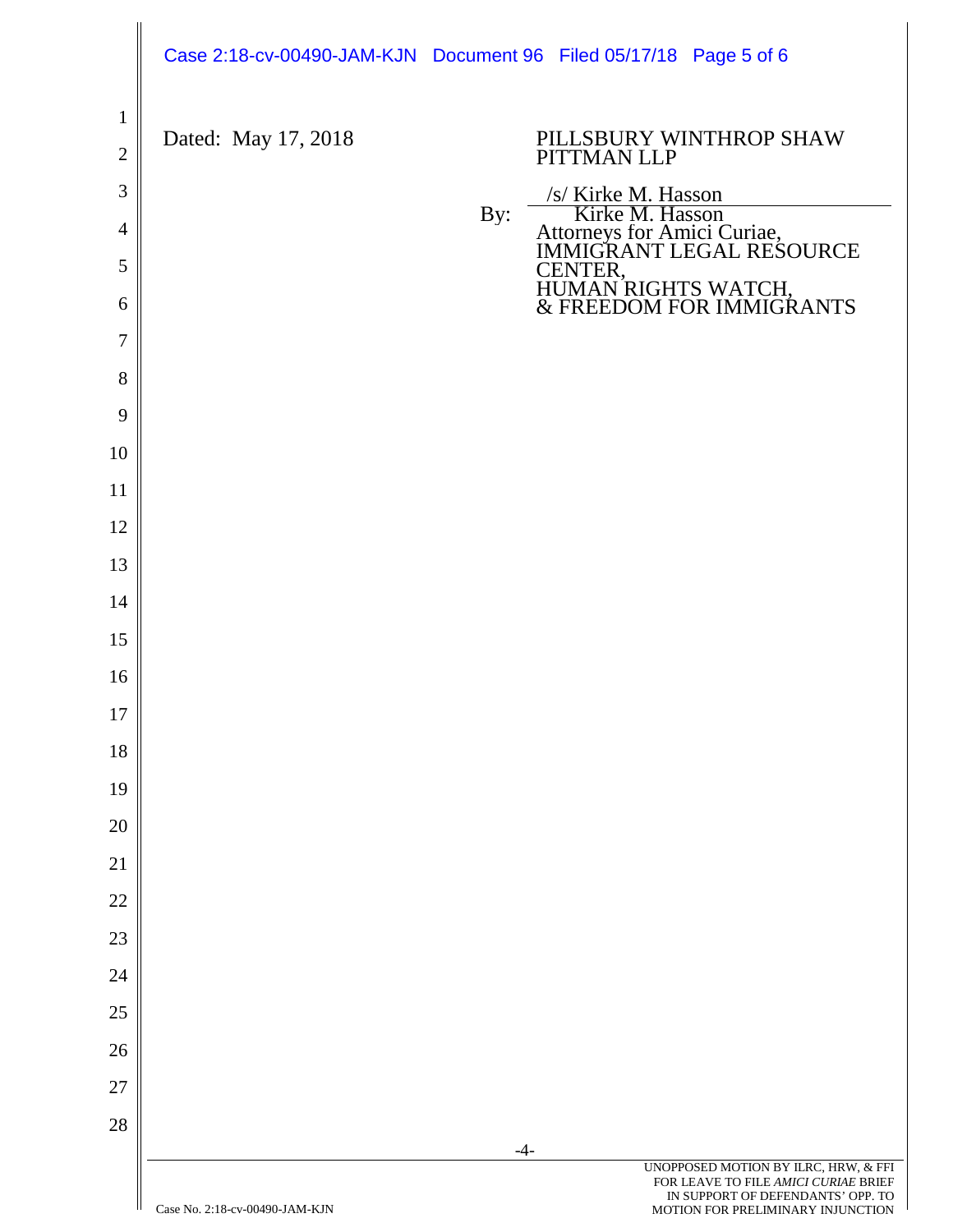# **CERTIFICATE OF SERVICE**

2 3 4 5 6 7 8 9 10 11 12 13 14 15 16 17 18 19 20 21 22 23 24 25 26 27 28 I hereby certify that on May 17, 2018, I electronically transmitted the foregoing unopposed motion, along with the attached proposed order and *amicus curiae* brief of the ILRC, HRW, and FFI, using the United States District Court for the Eastern District of California's Electronic Document Filing System (ECF) and that service on all counsel of record will be accomplished via the ECF system. Respectfully submitted, */s/ Elaine Y. Lee* Elaine Y. Lee, SBN 293452 725 South Figueroa Street, Suite 2800 Los Angeles, CA 90017-5406<br>Telephone: 213.488.7100<br>Facsimile: 213.629.1033 Facsimile: 213.629.1033 elaine.lee@pillsburylaw.com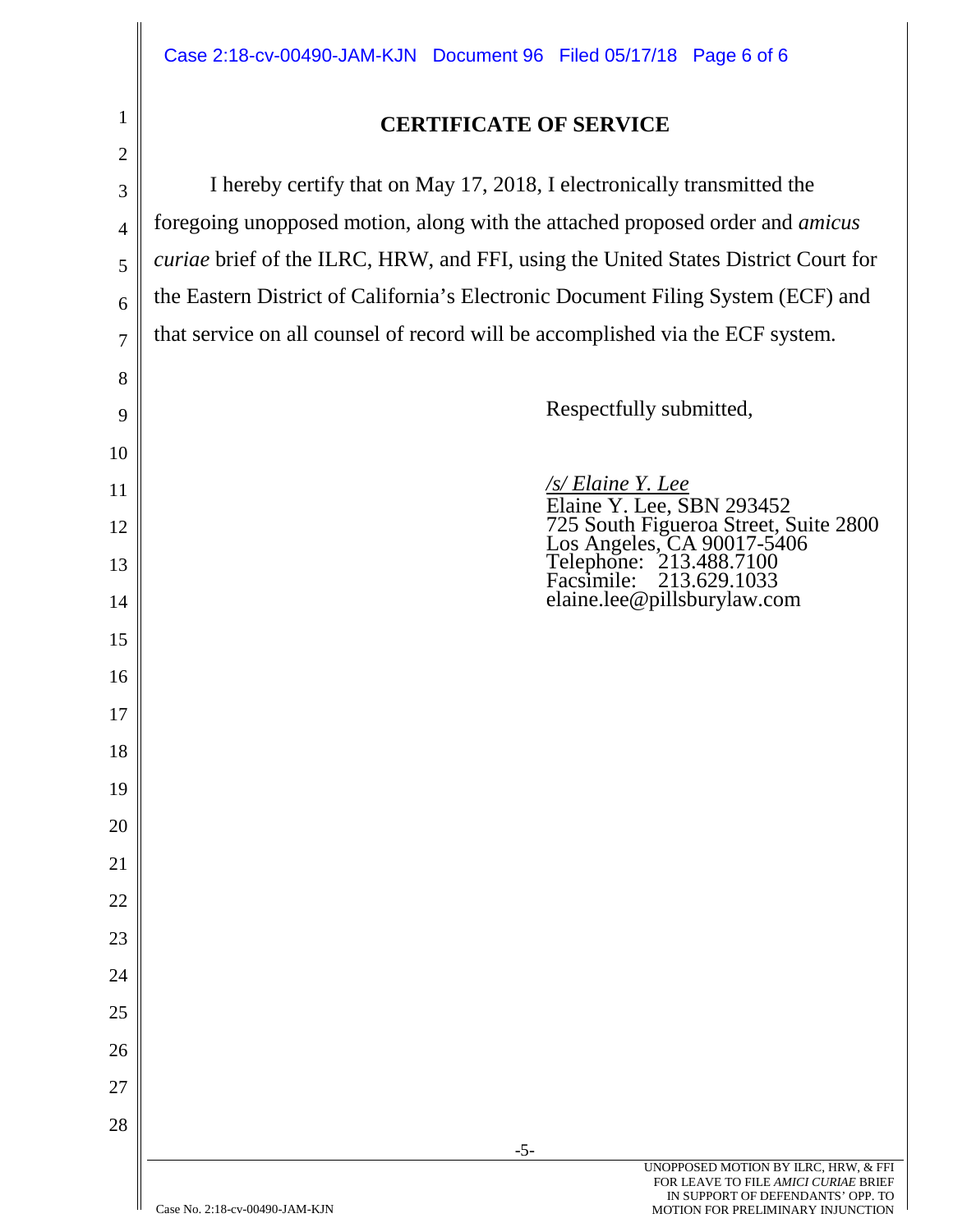|                                                      | Case 2:18-cv-00490-JAM-KJN Document 96-1 Filed 05/17/18 Page 1 of 22                                                                                                                                                                                                                                                                                                                                                                         |                                                                     |
|------------------------------------------------------|----------------------------------------------------------------------------------------------------------------------------------------------------------------------------------------------------------------------------------------------------------------------------------------------------------------------------------------------------------------------------------------------------------------------------------------------|---------------------------------------------------------------------|
| $\mathbf{1}$<br>2<br>3<br>4<br>5<br>6<br>7<br>8<br>9 | PILLSBURY WINTHROP SHAW PITTMAN LLP<br>KIRKE M. HASSON #61446<br>kirke.hasson@pillsburylaw.com<br>Four Embarcadero Center, 22nd Floor<br>San Francisco, CA 94111-5998<br>Telephone: 415.983.1077<br>Facsimile: 415.983.1200<br><b>ELAINE Y. LEE #293452</b><br>EE: HTTLE M25 152<br>elaine.lee@pillsburylaw.com<br>725 South Figueroa Street, Suite 2800<br>Los Angeles, CA 90017-5406<br>Telephone: 213.488.7100<br>Facsimile: 213.629.1033 |                                                                     |
| 10                                                   | Attorneys for Amici Curiae,<br>IMMIGRANT LEGAL RESOURCE CENTER,<br>HUMAN RIGHTS WATCH,                                                                                                                                                                                                                                                                                                                                                       |                                                                     |
| 11                                                   | & FREEDOM FOR IMMIGRANTS                                                                                                                                                                                                                                                                                                                                                                                                                     |                                                                     |
| 12                                                   |                                                                                                                                                                                                                                                                                                                                                                                                                                              | UNITED STATES DISTRICT COURT                                        |
| 13                                                   |                                                                                                                                                                                                                                                                                                                                                                                                                                              | <b>EASTERN DISTRICT OF CALIFORNIA</b>                               |
| 14                                                   |                                                                                                                                                                                                                                                                                                                                                                                                                                              |                                                                     |
| 15                                                   | THE UNITED STATES OF<br>AMERICA,                                                                                                                                                                                                                                                                                                                                                                                                             | Case No. 2:18-cv-00490-JAM-KJN                                      |
| 16                                                   | Plaintiff,                                                                                                                                                                                                                                                                                                                                                                                                                                   | <b>BRIEF OF AMICI CURIAE</b><br><b>IMMIGRANT LEGAL RESOURCE</b>     |
| 17                                                   | V.                                                                                                                                                                                                                                                                                                                                                                                                                                           | <b>CENTER, HUMAN RIGHTS</b><br><b>WATCH, AND FREEDOM FOR</b>        |
| 18                                                   | THE STATE OF CALIFORNIA;                                                                                                                                                                                                                                                                                                                                                                                                                     | <b>IMMIGRANTS IN SUPPORT OF</b><br><b>DEFENDANTS' OPPOSITION TO</b> |
| 19                                                   | EDMUND GERALD BROWN, JR.,<br>Governor of California, in his Official                                                                                                                                                                                                                                                                                                                                                                         | <b>PLAINTIFF'S MOTION FOR</b><br>PRELIMINARY INJUNCTION             |
| 20<br>21                                             | Capacity; and XAVIER BECERRA,<br>Attorney General of California, in his                                                                                                                                                                                                                                                                                                                                                                      | Hearing Date: _June 20, 2018                                        |
| 22                                                   | <b>Official Capacity,</b><br>Defendants.                                                                                                                                                                                                                                                                                                                                                                                                     | Hearing Time: 10:00 a.m.<br>Courtroom:<br>h                         |
| 23                                                   |                                                                                                                                                                                                                                                                                                                                                                                                                                              | The Honorable John A. Mendez                                        |
| 24                                                   |                                                                                                                                                                                                                                                                                                                                                                                                                                              |                                                                     |
| 25                                                   |                                                                                                                                                                                                                                                                                                                                                                                                                                              |                                                                     |
| 26                                                   |                                                                                                                                                                                                                                                                                                                                                                                                                                              |                                                                     |
| 27                                                   |                                                                                                                                                                                                                                                                                                                                                                                                                                              |                                                                     |
| 28                                                   |                                                                                                                                                                                                                                                                                                                                                                                                                                              |                                                                     |
|                                                      |                                                                                                                                                                                                                                                                                                                                                                                                                                              |                                                                     |

 $\mathbb{I}$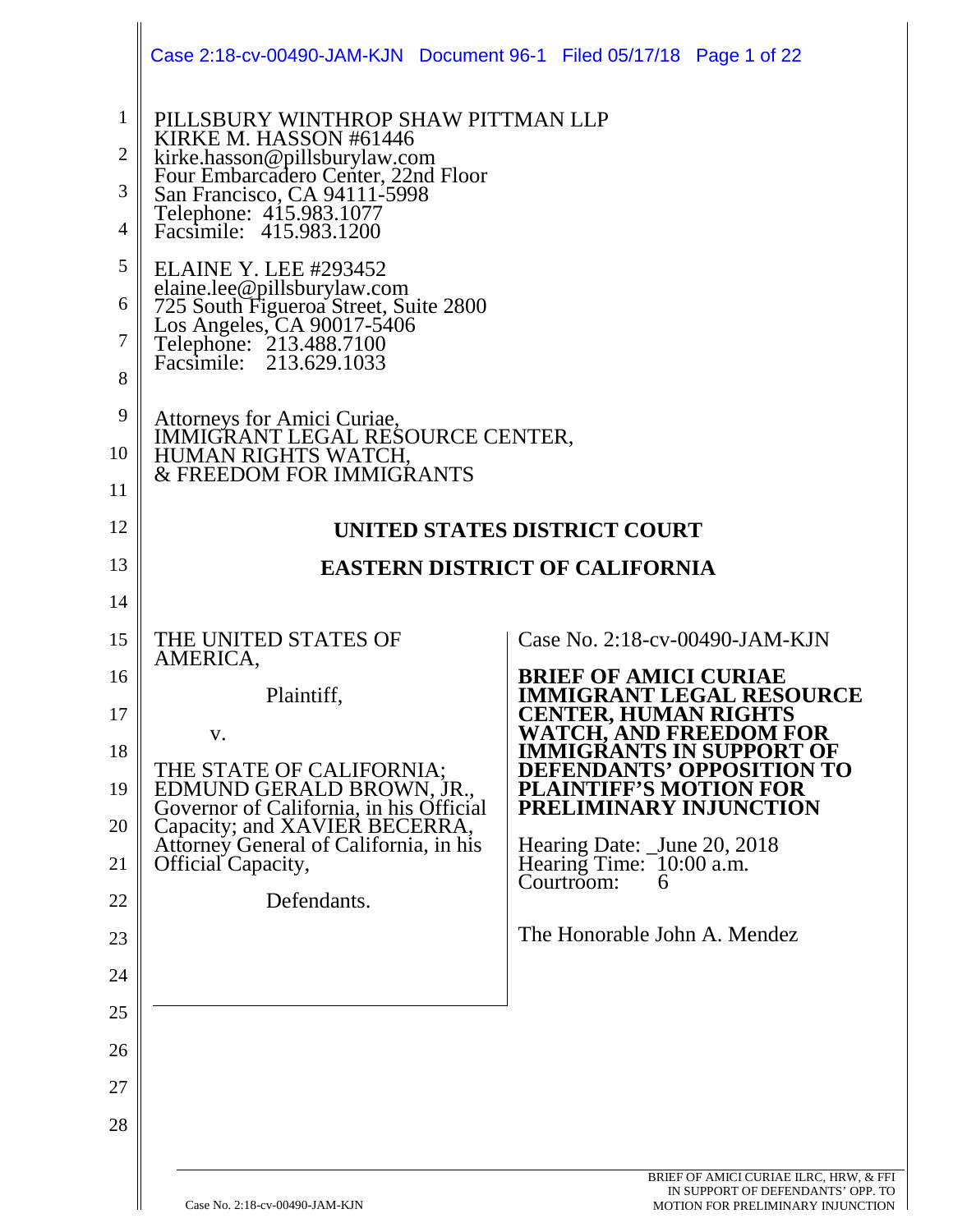|                |      | Case 2:18-cv-00490-JAM-KJN Document 96-1 Filed 05/17/18 Page 2 of 22                                     |              |
|----------------|------|----------------------------------------------------------------------------------------------------------|--------------|
| 1              |      | <b>TABLE OF CONTENTS</b>                                                                                 |              |
| 2              |      |                                                                                                          | <b>PAGES</b> |
| 3              | I.   |                                                                                                          |              |
| $\overline{4}$ | II.  |                                                                                                          |              |
| 5              |      |                                                                                                          |              |
| 6              |      | A.                                                                                                       |              |
| 7<br>8         |      | Problems Faced by Particularly Vulnerable Populations  9<br><b>B.</b>                                    |              |
| 9              |      | Failure to Treat Mental Health Issues and Prevent<br>1.                                                  |              |
| 10             |      | Problems Faced by Other Vulnerable Populations 12<br>2.                                                  |              |
| 11             |      | Limited Access to Counsel and Legal Services 14<br>$\mathsf{C}.$                                         |              |
| 12             | III. |                                                                                                          |              |
| 13             |      |                                                                                                          |              |
| 14             |      |                                                                                                          |              |
| 15             |      |                                                                                                          |              |
| 16             |      |                                                                                                          |              |
| 17             |      |                                                                                                          |              |
| 18             |      |                                                                                                          |              |
| 19             |      |                                                                                                          |              |
| 20             |      |                                                                                                          |              |
| 21             |      |                                                                                                          |              |
| 22             |      |                                                                                                          |              |
| 23             |      |                                                                                                          |              |
| 24             |      |                                                                                                          |              |
| 25             |      |                                                                                                          |              |
| 26             |      |                                                                                                          |              |
| 27             |      |                                                                                                          |              |
| 28             |      | $-i-$<br>BRIEF OF AMICI CURIAE ILRC, HRW, & FFI                                                          |              |
|                |      | IN SUPPORT OF DEFENDANTS' OPP. TO<br>Case No. 2:18-cv-00490-JAM-KJN<br>MOTION FOR PRELIMINARY INJUNCTION |              |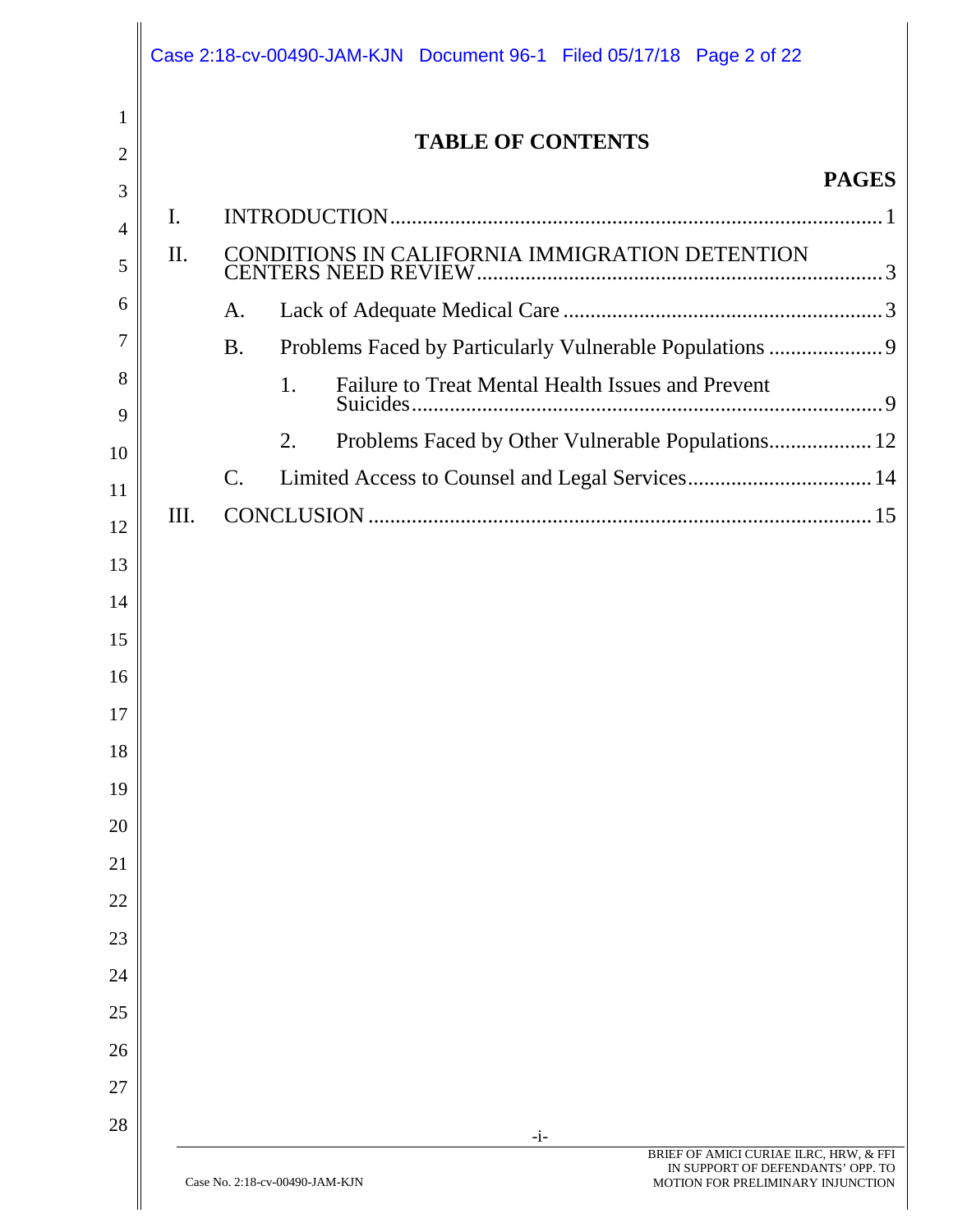|                | Case 2:18-cv-00490-JAM-KJN Document 96-1 Filed 05/17/18 Page 3 of 22                                                                    |
|----------------|-----------------------------------------------------------------------------------------------------------------------------------------|
| 1              | <b>TABLE OF AUTHORITIES</b>                                                                                                             |
| $\overline{2}$ | Cases                                                                                                                                   |
| 3              | Gonzales v. Oregon,                                                                                                                     |
| 4              |                                                                                                                                         |
| 5              | Hedrick v. Grant,                                                                                                                       |
| 6              |                                                                                                                                         |
| 7              | Medtronic, Inc. v. Lohr,                                                                                                                |
| 8              |                                                                                                                                         |
| 9              | <b>Other Authorities</b>                                                                                                                |
| 10             | "I still Need You": The Detention and Deportation of Californian Parents,                                                               |
| 11             | Human Rights Watch (May 15, 2017),<br>https://www.hrw.org/report/2017/05/15/i-still-need-you/detention-and-                             |
| 12             |                                                                                                                                         |
| 13             | "We don't feel okay here": Detainee Deaths, Suicide Attempts, and Hunger                                                                |
| 14             | Strikes Plague California Immigration Facility, Los Angeles Times (Aug.                                                                 |
| 15             | 8, 2017), http://www.latimes.com/local/lanow/la-me-ln-adelanto-                                                                         |
|                |                                                                                                                                         |
| 16             | 8 Witkin, Summary 11th Const. Law<br>3                                                                                                  |
| 17             |                                                                                                                                         |
| 18             | A Call for Change: Protecting the Rights of LGBTQ Detainees, Just<br>Detention International (Feb. 2009), https://justdetention.org/wp- |
| 19             | content/uploads/2015/10/Call-for-Change-Protecting-the-Rights-of-                                                                       |
| 20             | 13                                                                                                                                      |
| 21             | Abuse in Adelanto: An Investigation into a California Town's Immigration                                                                |
| 22             | Jail, CIVIC and Detention Watch Network (October 2015),<br>https://static1.squarespace.com/static/5a33042eb078691c386e7bce/t/5a9da      |
| 23             | d7be4966b064c98e07c/1520283004817/CIVIC_DWN-Adelanto-                                                                                   |
| 24             |                                                                                                                                         |
| 25             |                                                                                                                                         |
| 26             |                                                                                                                                         |
| 27             |                                                                                                                                         |
| 28             |                                                                                                                                         |
|                | $-i$ i-<br>BRIEF OF AMICI CURIAE ILRC, HRW, & FFI                                                                                       |

 $\parallel$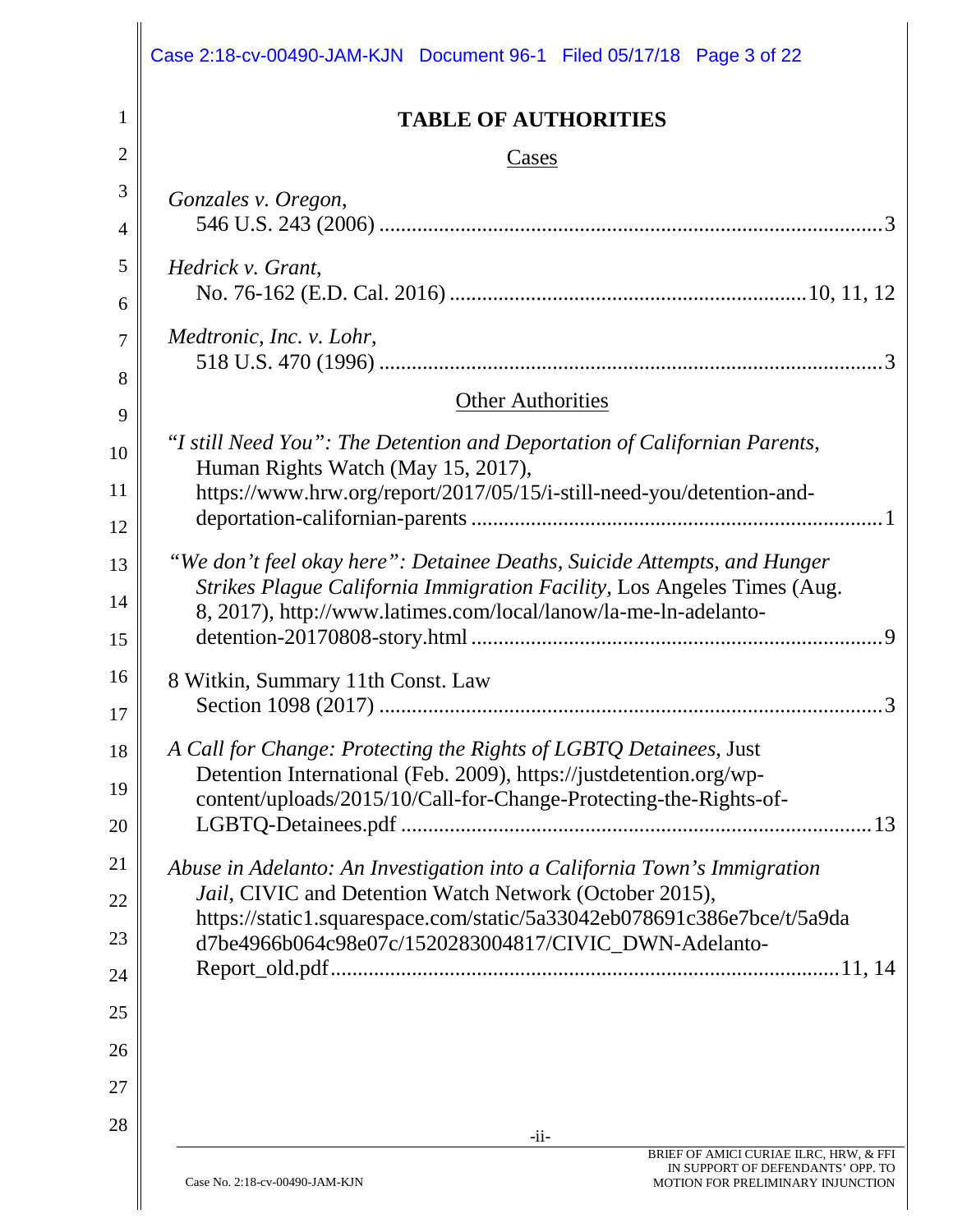|                                          | Case 2:18-cv-00490-JAM-KJN Document 96-1 Filed 05/17/18 Page 4 of 22                                                                                                                                                                                                                                 |
|------------------------------------------|------------------------------------------------------------------------------------------------------------------------------------------------------------------------------------------------------------------------------------------------------------------------------------------------------|
| $\mathbf{1}$<br>$\overline{2}$<br>3<br>4 | Advocacy Group: If You're Abused in Immigration Detention, the<br>Government Doesn't Care, NBC San Diego (April 27, 2017, updated on<br>April 28, 2017), https://www.nbcsandiego.com/news/local/Advocacy-<br>Group-If-Youre-Abused-in-Immigration-Detention-the-Government-                          |
| 5<br>6                                   | California's Due Process Crisis: Access to Legal Counsel for Detained<br><i>Immigrants</i> , The California Coalition for Universal Representation (June<br>2016), http://www.publiccounsel.org/tools/assets/files/0783.pdf 14                                                                       |
| 7<br>8<br>9<br>10                        | California's governor vetoed a bill that would stop privately run migrant<br>detention. What now? Virginia's Public Radio (Sept. 30, 2016),<br>http://wvtf.org/post/californias-governor-vetoed-bill-would-stop-privately-                                                                           |
| 11<br>12<br>13                           | Callous and Cruel: Use of Force against Inmates with Mental Disabilities in<br>US Jails and Prisons, Human Rights Watch (May 12, 2015),<br>https://www.hrw.org/report/2015/05/12/callous-and-cruel/use-force-                                                                                        |
| 14<br>15                                 | CIVIC Files Civil Rights Complaint Alleging Frequent Denial of Visits at<br>Adelanto Since Trump's Election, CIVIC (Jan. 18, 2017),                                                                                                                                                                  |
| 16<br>17<br>18<br>19                     | Complaint to the Office for Civil Rights & Civil Liberties within the<br>Department of Homeland Security, FREEDOM FOR IMMIGRANTS (April 11.<br>2017),<br>https://static1.squarespace.com/static/5a33042eb078691c386e7bce/t/5a9da<br>297419202ab8be09c92/1520280217559/SexualAssault_Complaint.pdf 13 |
| 20<br>21<br>22                           | Conditions worsen for some ICE detainees at Richmond jail, San Francisco<br>Chronicle (Nov. 10, 2017),<br>https://www.sfchronicle.com/news/article/Conditions-worsen-for-some-                                                                                                                       |
| 23<br>24<br>25<br>26                     | Contra Costa sheriff stonewalls officials who want to tour troubled jail, San<br>Francisco Chronicle (April 21, 2018),<br>https://www.sfchronicle.com/news/article/Contra-Costa-sheriff-                                                                                                             |
| 27<br>28                                 | $-iii-$<br>BRIEF OF AMICI CURIAE ILRC, HRW, & FFI                                                                                                                                                                                                                                                    |

I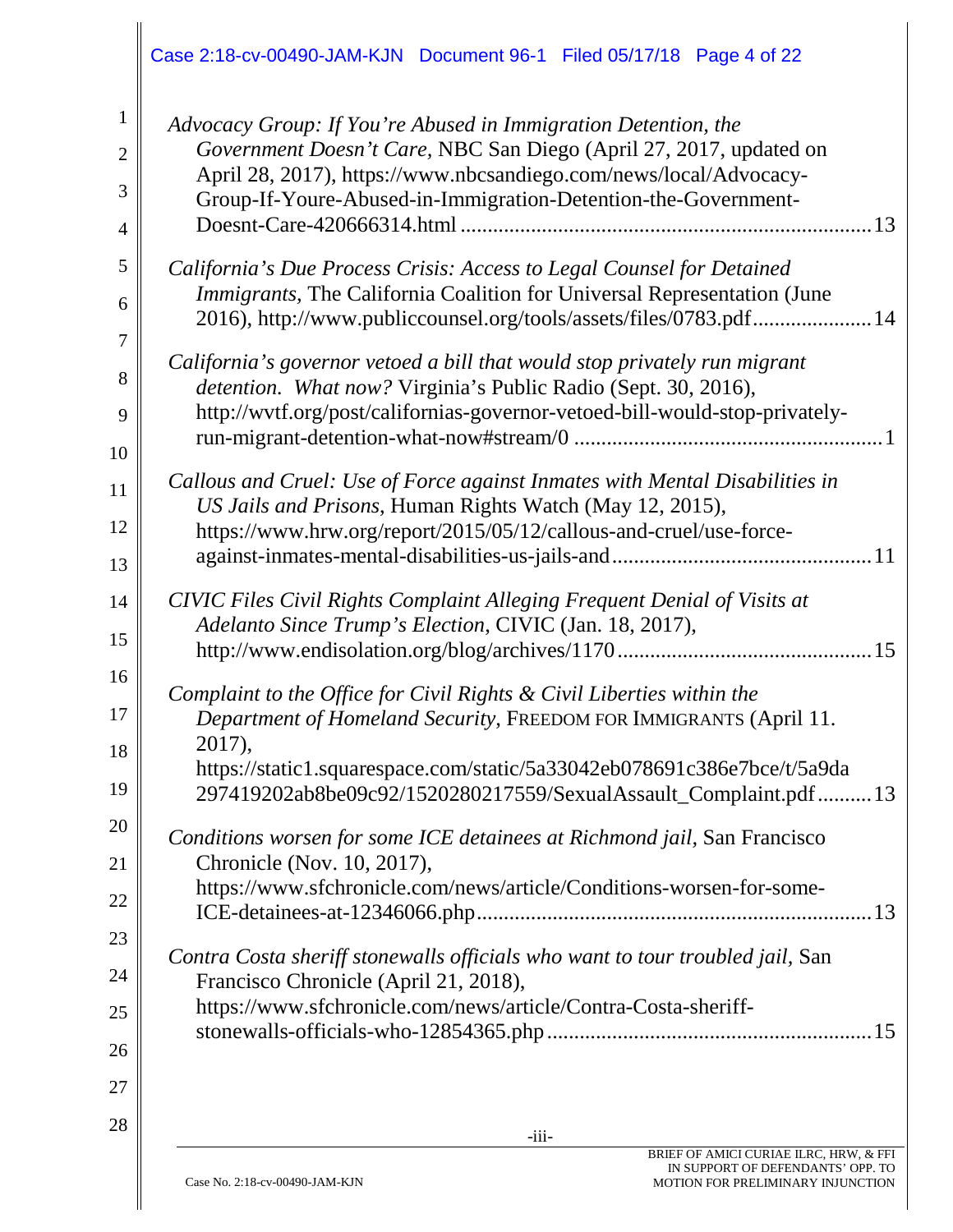|                                     | Case 2:18-cv-00490-JAM-KJN Document 96-1 Filed 05/17/18 Page 5 of 22                                                                                                                                        |
|-------------------------------------|-------------------------------------------------------------------------------------------------------------------------------------------------------------------------------------------------------------|
| $\mathbf{1}$<br>$\overline{2}$<br>3 | Deportation chosen over Richmond jail; complaints under investigation, San<br>Francisco Chronicle (Nov. 2, 2017),<br>https://www.sfchronicle.com/news/article/Deportation-chosen-over-                      |
| $\overline{4}$<br>5<br>6            | Detained, Then Violated, The Intercept (April 11, 2018),<br>https://theintercept.com/2018/04/11/immigration-detention-sexual-abuse-                                                                         |
| $\overline{7}$<br>8                 | Detention by the Numbers, Freedom For Immigrants,<br>https://www.freedomforimmigrants.org/detention-statistics/ (last accessed                                                                              |
| 9<br>10                             | ICE Violates First Amendment Rights of 60+ Attorneys and Faith Leaders,<br>CIVIC (June 27, 2017), http://www.endisolation.org/blog/archives/126515                                                          |
| 11<br>12                            | Invisible in Isolation: The Use of Segregation and Solitary Confinement in<br>Immigration Detention, National Immigrant Justice Center and Physicians                                                       |
| 13<br>14                            | for Human Rights (Sept. 2012)<br>https://www.immigrantjustice.org/sites/immigrantjustice.org/files/Invisible<br>%20in%20Isolation-                                                                          |
| 15<br>16                            | The%20Use%20of%20Segregation%20and%20Solitary%20Confinement<br>%20in%20Immigration%20Detention.September%202012_7.pdf  11                                                                                   |
| 17                                  | Letter to Thomas D. Homan, Director, U.S. Immigration and Customs<br>Enforcement, et al., CIVIC (April 11, 2017),<br>https://static1.squarespace.com/static/5a33042eb078691c386e7bce/t/5a9da                |
| 18<br>19                            | 297419202ab8be09c92/1520280217559/SexualAssault_Complaint.pdf 13<br>Letter to Timothy S. Aitken, Field Office Director, U.S. Immigration and                                                                |
| 20<br>21                            | Customs Enforcement re: Violations of Policy Regarding Detention,<br>Shackling, and Care of Pregnant Women at Mesa Verde Detention                                                                          |
| 22<br>23                            | <i>Facility</i> , American Civil Liberties Union of Southern California (June 18,<br>2015), https://www.aclusocal.org/sites/default/files/wp-<br>content/uploads/2015/06/Mesa-Verde-Ruiz-Letter-FINAL.pdf 5 |
| 24<br>25                            | Lifeline on Lockdown: Increased US Detention of Asylum Seekers, Human<br>Rights First (July 2016),                                                                                                          |
| 26                                  | http://www.humanrightsfirst.org/sites/default/files/Lifeline-on-                                                                                                                                            |
| 27<br>28                            | $-iv-$                                                                                                                                                                                                      |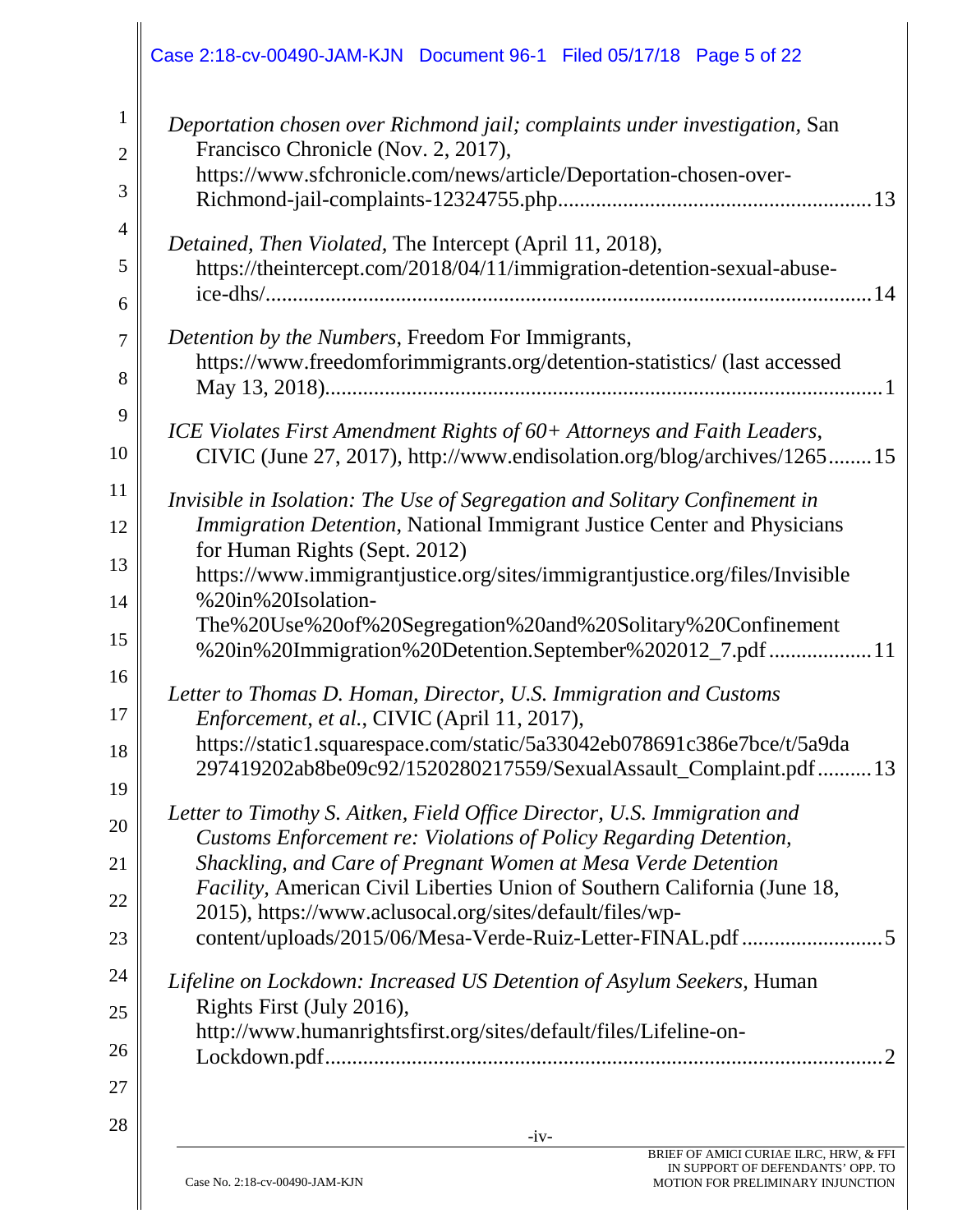|                                                                           | Case 2:18-cv-00490-JAM-KJN Document 96-1 Filed 05/17/18 Page 6 of 22                                                                                                                                                                                                                                                                                                                                                                                                                                                                                                                                                                                                                                                                            |
|---------------------------------------------------------------------------|-------------------------------------------------------------------------------------------------------------------------------------------------------------------------------------------------------------------------------------------------------------------------------------------------------------------------------------------------------------------------------------------------------------------------------------------------------------------------------------------------------------------------------------------------------------------------------------------------------------------------------------------------------------------------------------------------------------------------------------------------|
| 1<br>$\overline{2}$<br>3<br>$\overline{4}$<br>5<br>6<br>7<br>8<br>9<br>10 | New Data on 637 Detention Facilities Used by ICE in FY 2015, TRAC<br>Immigration, http://trac.syr.edu/immigration/reports/422/#f2 (last accessed<br>One Year Longitudinal Study of the Psychological Effects of Administrative<br>Segregation, submitted to the National Institute of Justice (Oct. 31, 2010),<br>Systemic Indifference: Dangerous & Substandard Medical Care in US<br>Immigration Detention, Human Rights Watch (May 8, 2017),<br>https://www.hrw.org/report/2017/05/08/systemic-indifference/dangerous-<br>substandard-medical-care-us-immigration-detention4, 7, 8, 10<br>Top Complaints in California Immigration Detention Facilities, Community<br>Initiatives for Visiting Immigrants in Confinement ("CIVIC") (Aug. 28, |
| 11<br>12<br>13<br>14<br>15<br>16<br>17                                    | Torture and other cruel, inhuman or degrading treatment or punishment,<br>A/66/268, United Nations General Assembly (Aug. 5, 2011),<br>https://documents-dds-<br>ny.un.org/doc/UNDOC/GEN/N11/445/70/PDF/N1144570.pdf?OpenElem<br>US: Transgender Women Abused in Immigration Detention, HUMAN RIGHTS<br>WATCH (March 23, 2016), https://www.hrw.org/news/2016/03/23/us-<br>14                                                                                                                                                                                                                                                                                                                                                                   |
| 18<br>19<br>20<br>21<br>22<br>23<br>24<br>25<br>26                        |                                                                                                                                                                                                                                                                                                                                                                                                                                                                                                                                                                                                                                                                                                                                                 |
| 27<br>28                                                                  | $-V-$                                                                                                                                                                                                                                                                                                                                                                                                                                                                                                                                                                                                                                                                                                                                           |
|                                                                           | BRIEF OF AMICI CURIAE ILRC, HRW, & FFI<br>IN SUPPORT OF DEFENDANTS' OPP. TO<br>Case No. 2:18-cv-00490-JAM-KJN<br>MOTION FOR PRELIMINARY INJUNCTION                                                                                                                                                                                                                                                                                                                                                                                                                                                                                                                                                                                              |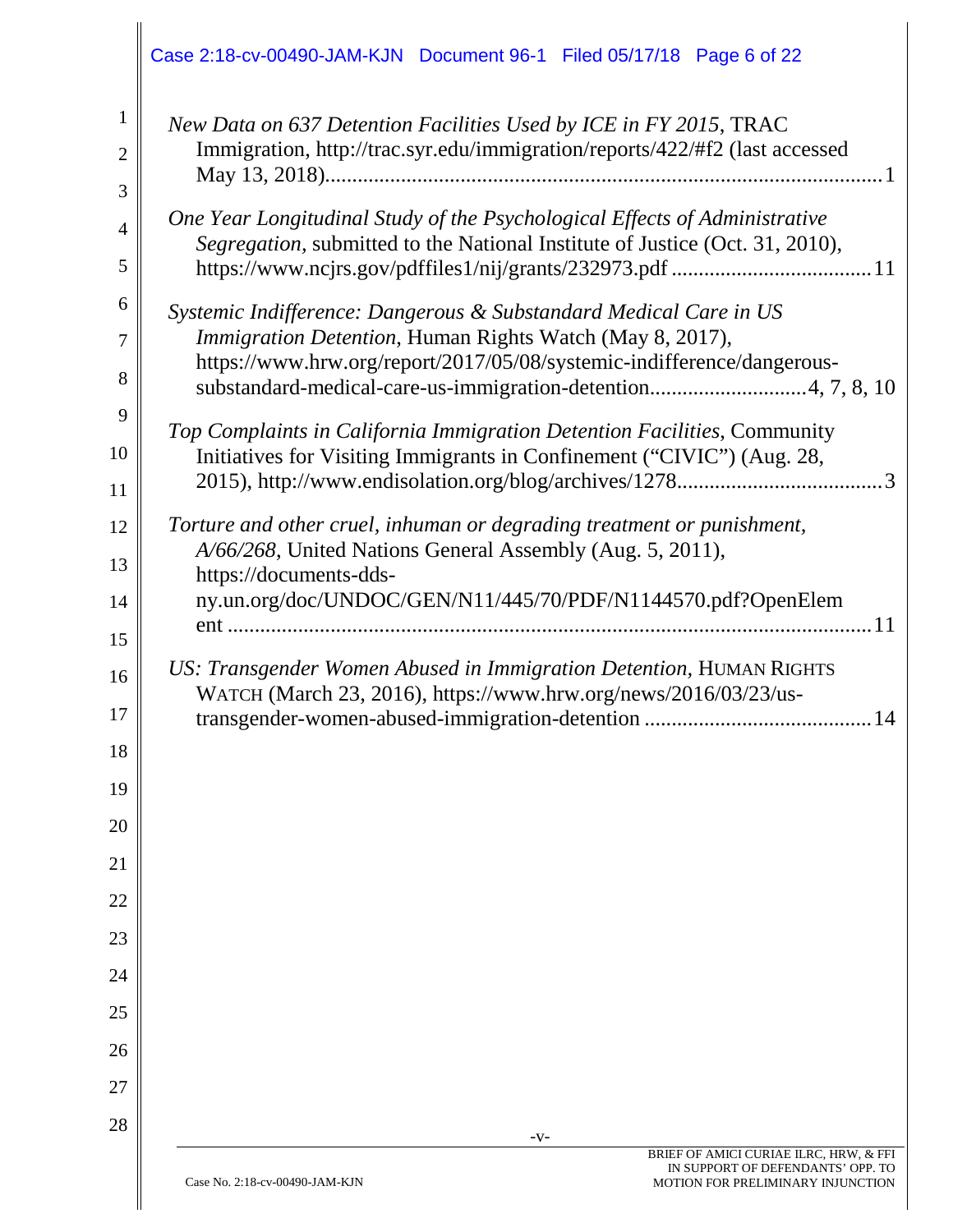# **I. INTRODUCTION**

2 3 4 6 7 8 Amici Curiae Immigrant Legal Resource Center ("ILRC"), Human Rights Watch ("HRW"), and Freedom For Immigrants ("FFI," formerly Community Initiatives for Visiting Immigrants in Confinement) (collectively, "Amici") respectfully submit this brief in support of Defendants' Opposition to Plaintiff's Motion for Preliminary Injunction. Amici urge denial of Plaintiff's Motion in light of the tragic state of the general welfare, health, and safety conditions in immigration detention centers in California.

9 10 11 12 13 14 15 16 17 At present, the ten immigration detention centers in California hold an average of over 4,500 people on a given day, or approximately 15% of all immigration detainees nationwide.1 Each year, approximately 100,000 people in immigration detention—or a quarter of all people detained—pass through a California detention facility.2 These detention facilities hold asylum seekers and long-term residents of California, many of whom are parents of citizens.3 They hold men, women, and children, sometimes for days, sometimes for months or years. Many people are held without individualized bond hearings, lacking the ability to even ask a judge whether they may fight their case out of detention.

18 19 20 21 Those detained in immigration detention centers in California are exposed to a host of inhumane conditions, from serious, sometimes deadly, lack of adequate medical care to sexual abuse to everyday indignities. The true extent of inhumane conditions in immigration detention centers in California is impossible for the State

22

 $\overline{a}$ 

23

24

1

5

https://www.freedomforimmigrants.org/detention-statistics/ (last accessed May 13, 2018).

<sup>1</sup> "*I still Need You": The Detention and Deportation of Californian Parents*, HUMAN RIGHTS WATCH (May 15, 2017), https://www.hrw.org/report/2017/05/15/i-still-need-you/detention-and-deportation-californianparents; *see also Detention by the Numbers*, Freedom For Immigrants,

<sup>25</sup> 26 27 2 Reynaldo Leanos Jr., *California's governor vetoed a bill that would stop privately run migrant detention. What now?* VIRGINIA'S PUBLIC RADIO (Sept. 30, 2016), http://wvtf.org/post/californias-governor-vetoedbill-would-stop-privately-run-migrant-detention-what-now#stream/0; *see also New Data on 637 Detention Facilities Used by ICE in FY 2015*, TRAC Immigration, http://trac.syr.edu/immigration/reports/422/#f2 (last accessed May 13, 2018).

<sup>28</sup>

<sup>3</sup> *Supra* fn. 1.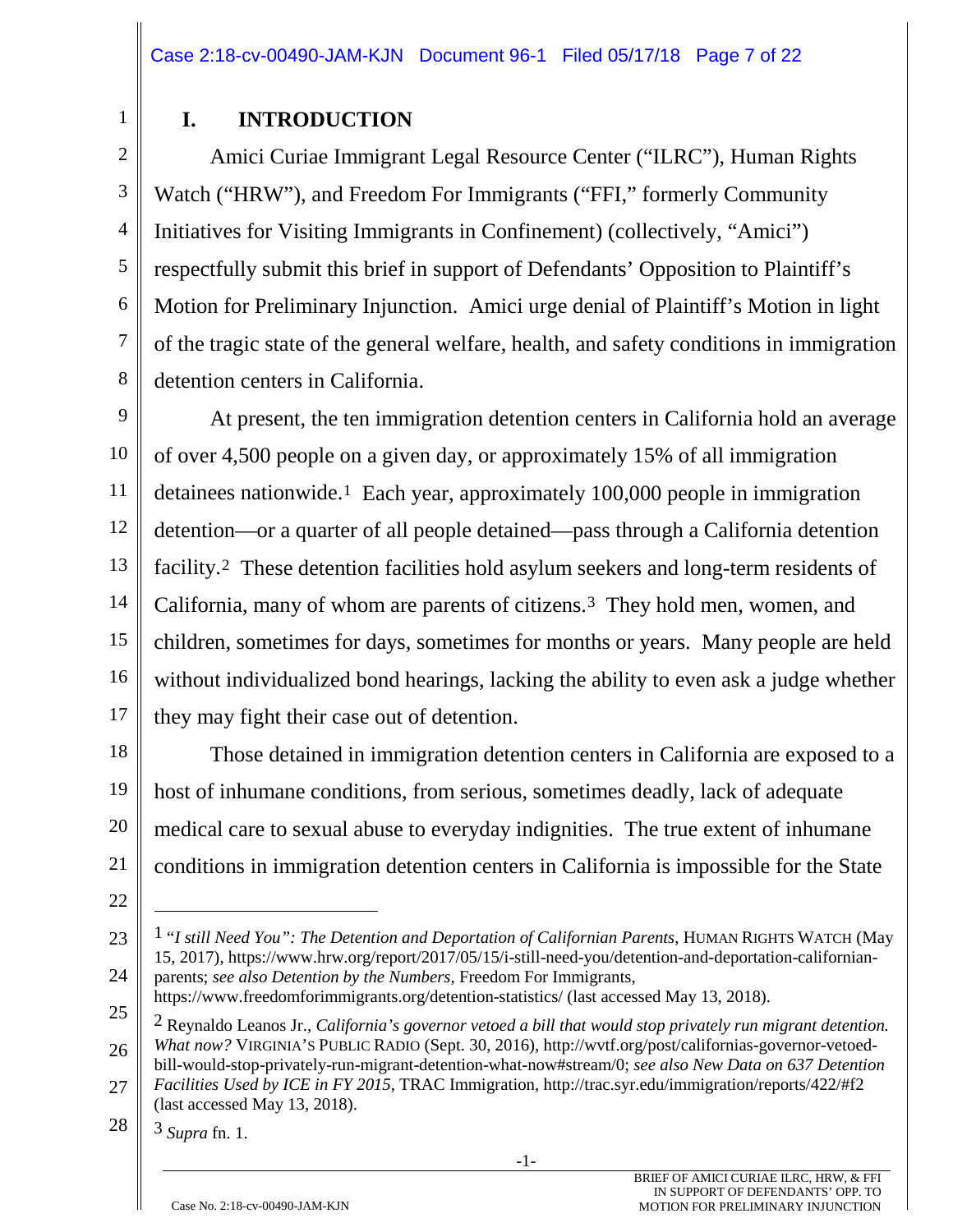#### Case 2:18-cv-00490-JAM-KJN Document 96-1 Filed 05/17/18 Page 8 of 22

1 2 3 4 5 6 7 8 9 10 11 12 13 14 15 16 to determine without access to inspect these centers, but even the limited anecdotal evidence that is available to Amici is horrific. One person bled to death after an attempt to remove "the largest abdominal mass" a doctor had ever seen, which went undetected by detention center staff even though the detained person constantly complained of pain and requested treatment over the course of two years. Another person suffered a miscarriage when she fell on her stomach while shackled at her hands and feet, and then was denied the necessary medical and mental health followup care. Detained persons suffer serious mental health and languish in detention centers where the suicide rate is more than triple that of the general prison population, and yet do not have access to mental health professionals or are placed in solitary confinement. Particularly vulnerable populations such as women and LGBTQ individuals are subject to unique degradation and sex abuse. Instead of finding refuge, torture victims who fled to the United States precisely because they were seeking asylum from persecution elsewhere are locked away in abusive and dangerous detention centers.4 Detained persons have even gone on hunger strikes for new underwear.

17 18 19 20 21 22 23 24 This brief offers examples of the conditions of immigration detention centers in California based on stories learned by Amici through their interactions with detained persons. Amici seek to underscore the vital importance of the State of California's goals in empowering itself to learn in a systematic way whether, as Amici suspect, the problems made evident by these stories are widespread. AB 103 is needed for the State to review the general welfare, health, and safety conditions of the immigration detention centers within its borders. It seeks to ensure that California's immigration detention centers are compatible with the fundamental

- 25
- 26

 $\overline{a}$ 

28 http://www.humanrightsfirst.org/sites/default/files/Lifeline-on-Lockdown.pdf.

-2-

<sup>27</sup> <sup>4</sup> In 2014, 84% of asylum seekers who suffer a positive credible fear of persecution in their home countries were detained. Olga Byrne, Eleanor Acer, and Robyn Barnard, *Lifeline on Lockdown: Increased US Detention of Asylum Seekers,* HUMAN RIGHTS FIRST (July 2016),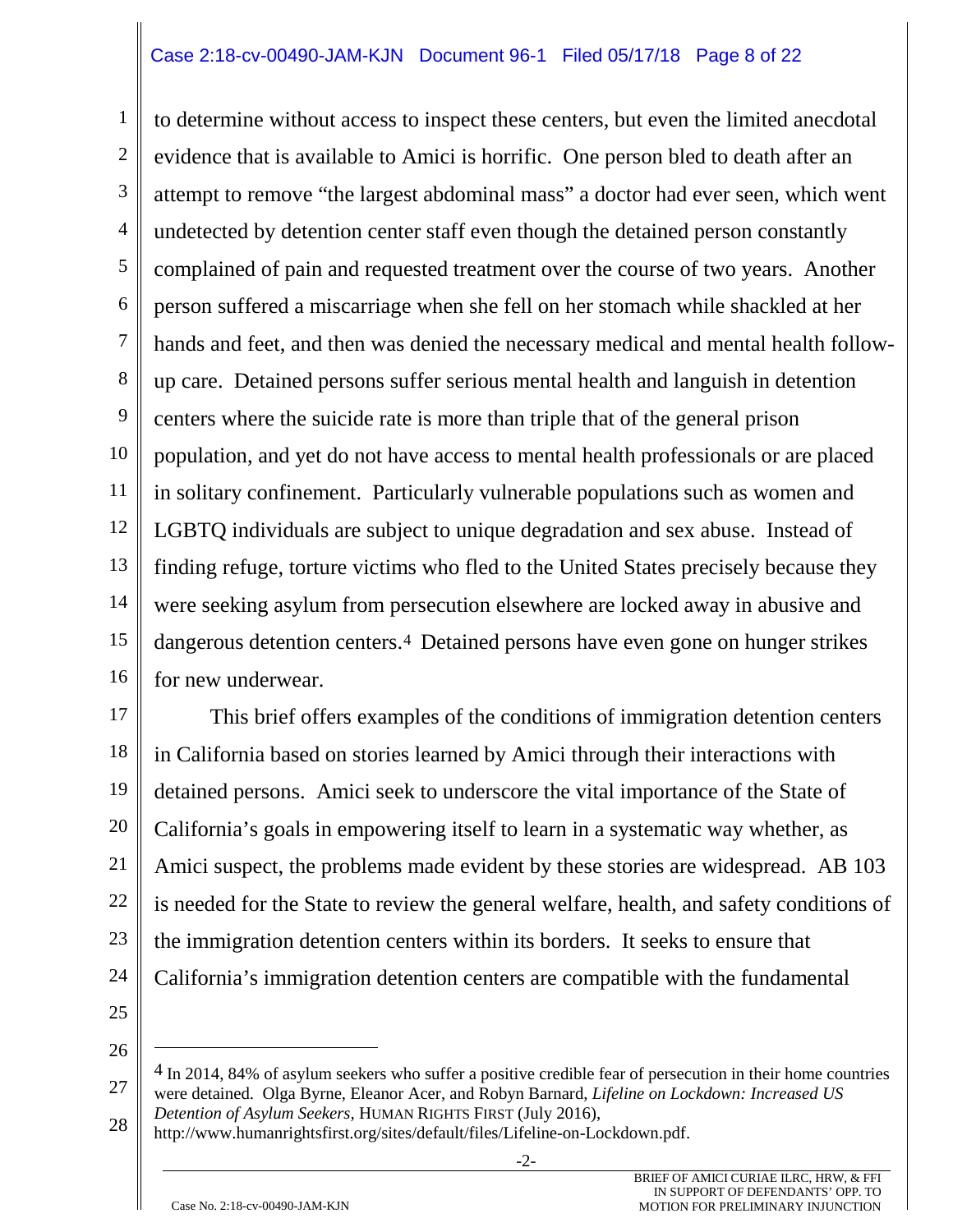#### Case 2:18-cv-00490-JAM-KJN Document 96-1 Filed 05/17/18 Page 9 of 22

2 3 rights of its residents and the concept of basic human dignity. Amici urge the Court to accord these factors appropriate weight in deciding the Plaintiff's Motion for Preliminary Injunction.

4 5

1

# **II. CONDITIONS IN CALIFORNIA IMMIGRATION DETENTION CENTERS NEED REVIEW**

6 7 8 9 10 11 12 13 14 15 Conditions in immigration detention centers in California desperately need review. AB 103 allows the State of California to exercise its inherent power to regulate the general welfare, health, and safety of individuals within its borders, an exercise of its police power. *See* 8 Witkin, Summary 11th Const. Law § 1098 (2017); *Gonzales v. Oregon*, 546 U.S. 243, 270 (2006), citing *Medtronic, Inc. v. Lohr*, 518 U.S. 470, 475 (1996) ("[T]he structure and limitations of federalism […] allow the States 'great latitude under their police powers to legislate as to the protection of the lives, limbs, health, comfort, and quiet of all persons.'"). Anecdotal facts indicate systemic issues with the general welfare, health, and safety of those detained in California's immigration detention centers.

16

#### **A. Lack of Adequate Medical Care**

17 18 19 20 21 22 23 24 One of the top complaints by immigration detainees in California is lack of access to adequate medical care.5 In the individual stories presented below, individuals suffered because of unreasonable delay in receiving care, treatment by unqualified staff, and inappropriate treatment and care. Amici believe the State of California, upon review and inspection, will find many more such cases, indicating substandard medical care in immigration detention centers in California. Systemic failure to provide adequate medical care is likely given that staff providing medical care at the immigration detention centers are unqualified (as in the case of Carlos H.,

25 26

 $\overline{a}$ 

<sup>27</sup> 28 5 *Top Complaints in California Immigration Detention Facilities*, COMMUNITY INITIATIVES FOR VISITING IMMIGRANTS IN CONFINEMENT ("CIVIC") (Aug. 28, 2015), http://www.endisolation.org/blog/archives/1278.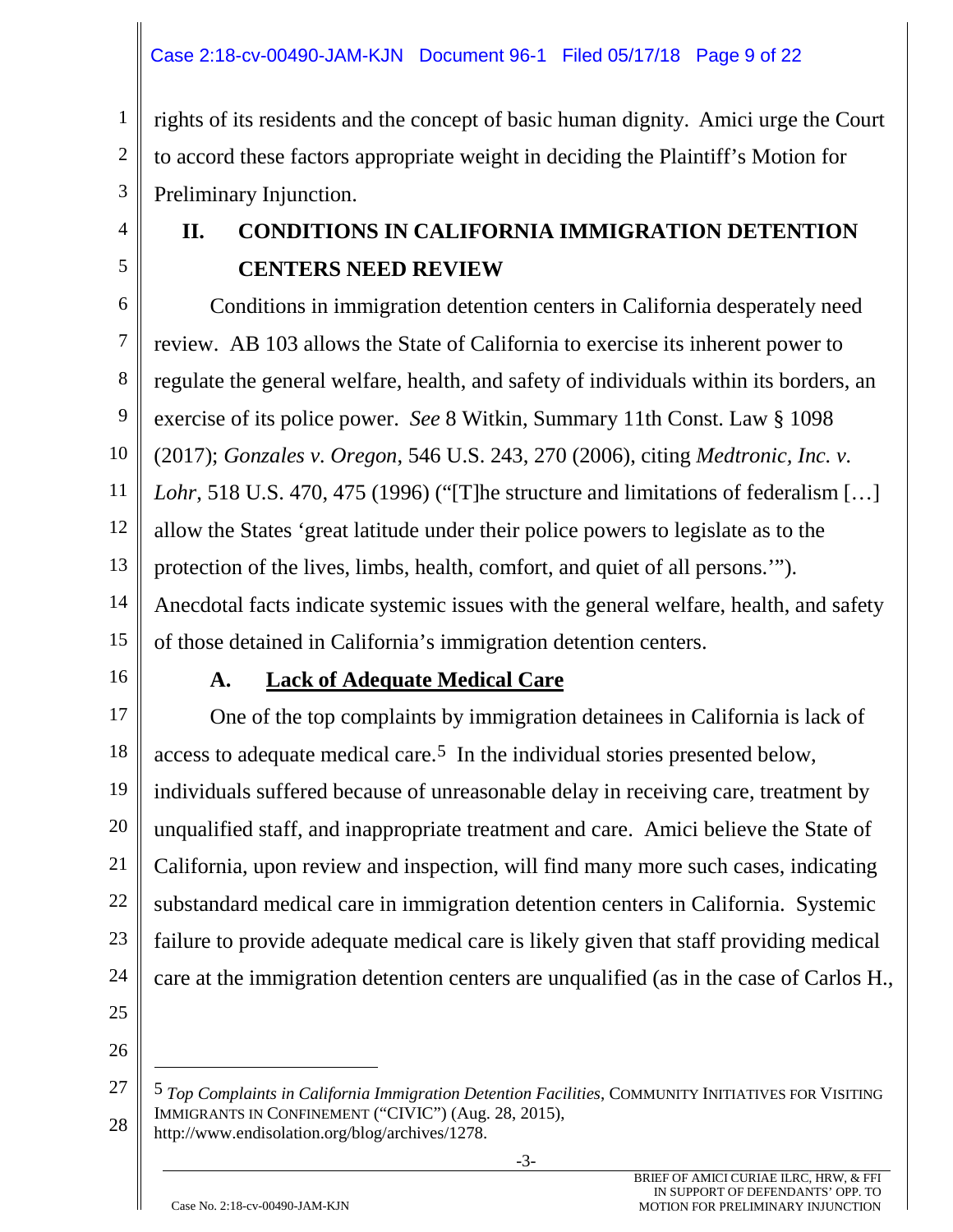1 below) or untrained.6

2 3 4 5 6 7 8 9 **Raul Ernesto Morales-Ramos**, a 44-year old man, died in April 2015 while detained in the Adelanto Detention Facility from organ failure and suffering widespread signs of cancer.7 Despite the fact that he had complained of pain and exhibited cancer symptoms over the course of two years, and had a large, clearly visible abdominal mass, Mr. Morales-Ramos did not receive adequate medical care until just a month before he died. His death resulted from a critical lapse of care: had he been diagnosed and treated sooner, Mr. Morales-Ramos' cancer may have been treatable.

10 11 12 13 14 15 16 17 18 Likely already suffering from symptoms of cancer, Mr. Morales-Ramos was first referred for follow-up with a doctor for gastrointestinal symptoms in April 2013 while detained at the Theo Lacy Facility in Orange County, California. More than a year later, in May 2014, this consultation had not yet occurred and Mr. Morales-Ramos was transferred to Adelanto with no documentation of his gastrointestinal symptoms. There, he was seen by registered nurses several times over the next nine months after submitting sick call requests for body aches, weight loss, pain in his joints, knees, and back, and diarrhea. No one thought to diagnose or treat him for cancer.

19 20 21 In February 2015, having suffered for a year without proper treatment, Mr. Morales-Ramos submitted a grievance in which he pled, "To who receives this. I am letting you know that I am very sick and they don't want to care for me. The

22 23

 $\overline{a}$ 

<sup>24</sup> 25 6 U.S. Immigration and Customs Enforcement's Office of Detention Oversight itself noted that in Adelanto, for instance, "approximately 50 percent of ADF's medical staff hires are new graduates" with a "definite difference between their skills and those of more experienced nurses." Clara Long and Grace Meng, *Systemic Indifference: Dangerous & Substandard Medical Care in US Immigration Detention*, HUMAN

<sup>26</sup> RIGHTS WATCH (May 8, 2017), https://www.hrw.org/report/2017/05/08/systemic-indifference/dangeroussubstandard-medical-care-us-immigration-detention.

<sup>27</sup> 28 7 All facts in this story are from HRW's review of U.S. Immigration and Customs Enforcement records detailed in *Systemic Indifference: Dangerous & Substandard Medical Care in US Immigration Detention, supra* fn. 6.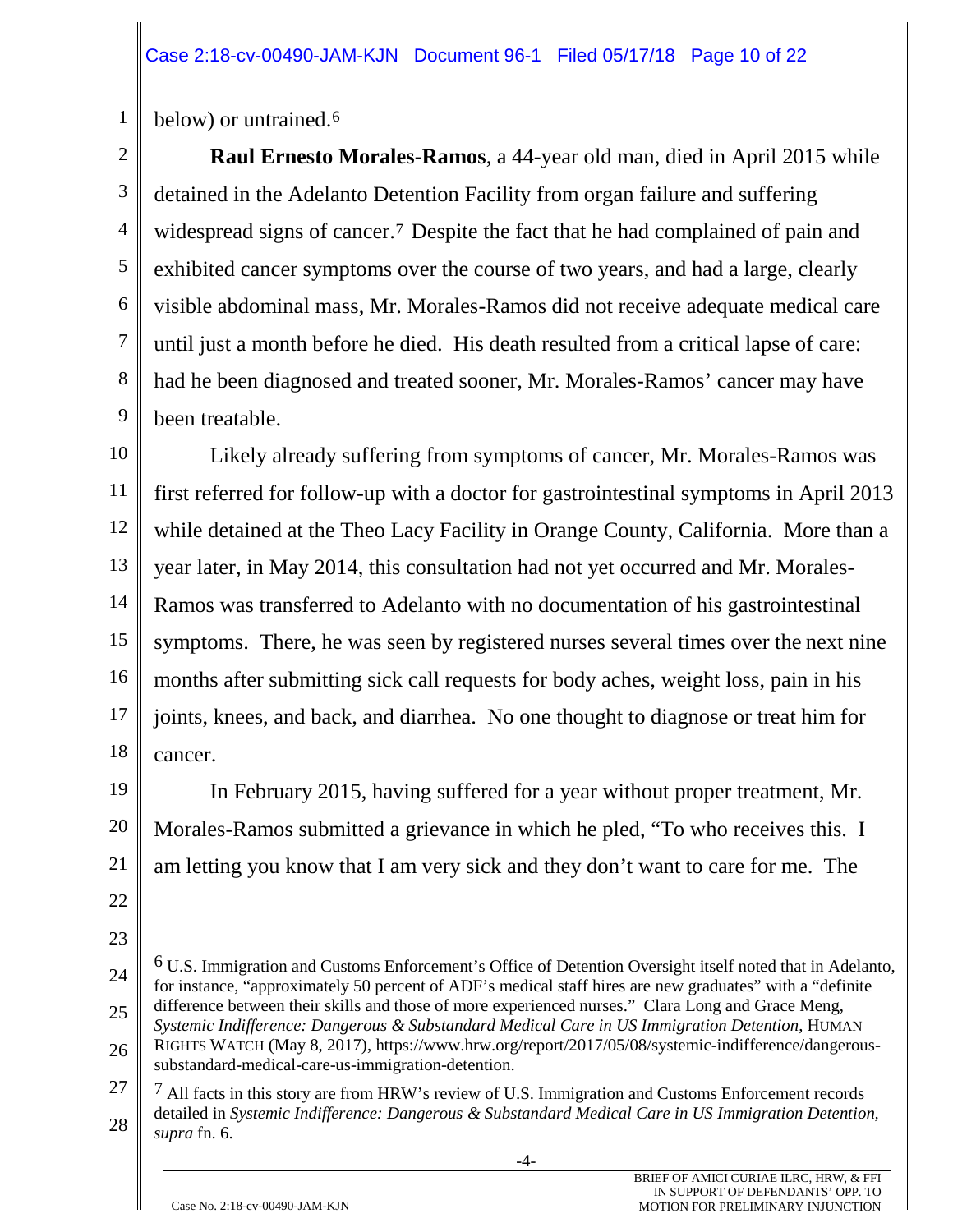#### Case 2:18-cv-00490-JAM-KJN Document 96-1 Filed 05/17/18 Page 11 of 22

1 2 3 4 5 6 7 nurse only gave me ibuprofen and that only alleviates me for a few hours. Let me know if you can help me. I only need medical attention." Four days later, a nurse practitioner saw Mr. Morales-Ramos but missed all symptoms of cancer, instead instructing him to increase his water intake and exercise and documenting that his symptoms were resolved. A few weeks later, on March 2, 2015, another nurse saw Mr. Morales-Ramos and noted a distended abdomen but "did not detect a mass or protrusion."

8 9 10 11 12 13 14 15 16 A consultation with a doctor finally occurred on March 6, 2015. This doctor—observing Mr. Morales-Ramos just four days after a nurse failed to detect a mass—documented the "largest [abdominal mass] she had ever seen in her practice," which was "notably visible through the abdominal wall." She scheduled Mr. Morales-Ramos for a colonoscopy, which did not occur until about one month later. During the colonoscopy, Mr. Morales-Ramos began to experience abdominal bleeding after a doctor attempted to remove the mass. Mr. Morales-Ramos was transferred to the hospital and died three days later after a surgical attempt to stop his bleeding.

17 18 19 **Monserrat Ruiz Cuevas** suffered a miscarriage while detained at Mesa Verde Detention Center in Bakersfield.8 After her miscarriage, Ms. Ruiz said that she was further denied access to adequate follow-up medical and mental health care.

20 21 22 23 24 When Ms. Ruiz first arrived at Mesa Verde on May 8, 2015 after seeking asylum based on a credible fear of persecution or torture, staff conducted a pregnancy test. However, Ms. Ruiz said that she was not informed of the result. Instead, Ms. Ruiz only learned she was pregnant several days later after she experienced heart and breathing complications, was transported to a hospital for

25

 $\overline{a}$ 

28 FINAL.pdf.

<sup>26</sup> 27 8 *Letter to Timothy S. Aitken, Field Office Director, U.S. Immigration and Customs Enforcement re: Violations of Policy Regarding Detention, Shackling, and Care of Pregnant Women at Mesa Verde Detention Facility,* AMERICAN CIVIL LIBERTIES UNION OF SOUTHERN CALIFORNIA (June 18, 2015), https://www.aclusocal.org/sites/default/files/wp-content/uploads/2015/06/Mesa-Verde-Ruiz-Letter-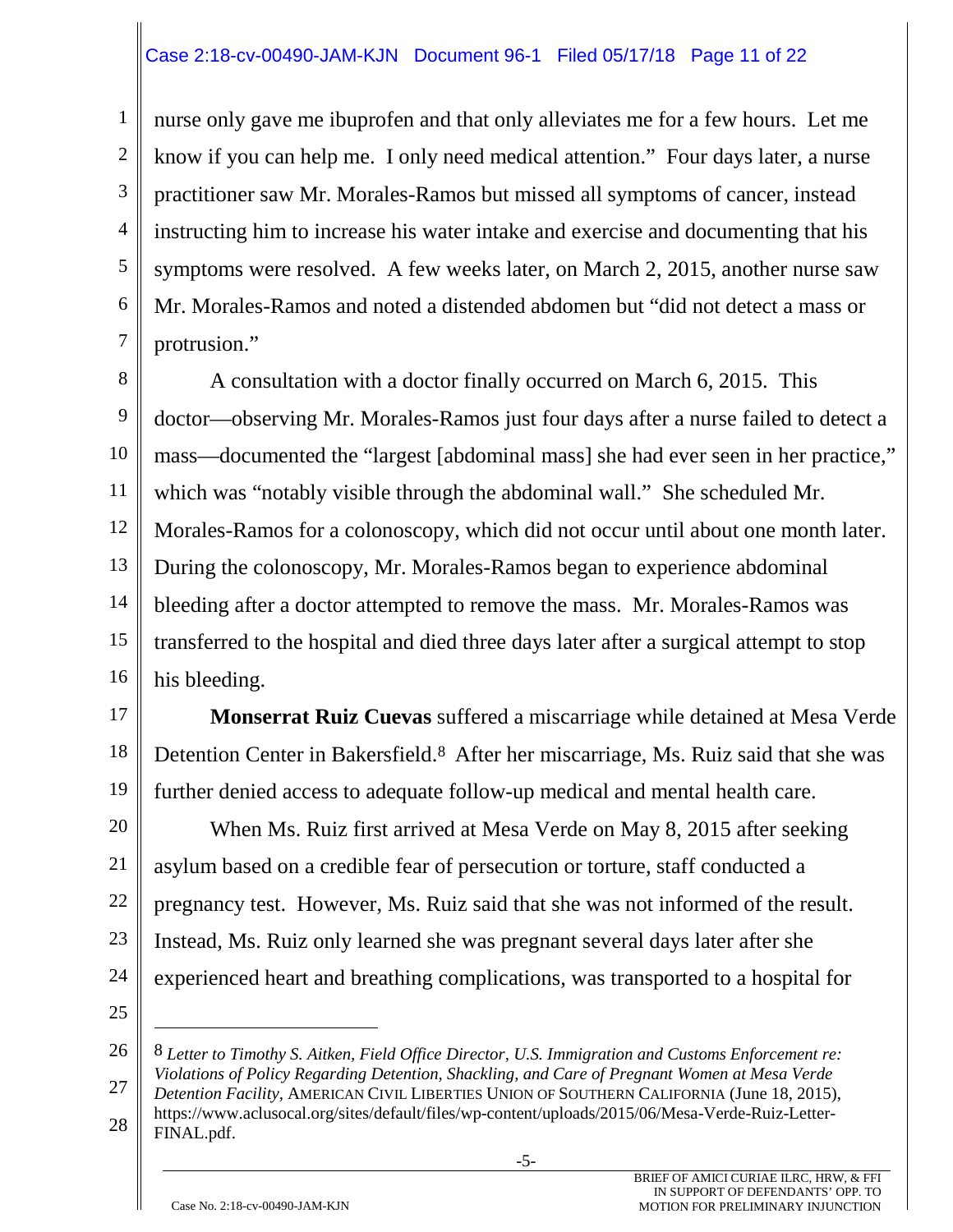urgent care (while fully shackled), and examined by a doctor who informed her she was pregnant and had severe dehydration.

2 3

1

4 5 6 7 8 9 10 11 12 After her pregnancy was confirmed, Ms. Ruiz said she was still not provided with access to specialized medical care. On May 12, 2015, she complained of back pain and other distressing symptoms but waited two days until staff determined she should be sent to a hospital. On May 14, 2015, while walking to the transportation van to go to the hospital, Ms. Ruiz was shackled in both leg and arm restraints. She tripped over her shackles and fell on her stomach while being transported to a hospital to receive urgent medical care related to her pregnancy. Once at the hospital, Ms. Ruiz said she was kept in shackles the entire time and the doctor did not take any steps to address her concerns about harming her baby because of the fall.

13 14 15 16 17 18 19 The following day, on May 15, 2015, Ms. Ruiz began bleeding heavily and experiencing other symptoms of miscarriage. She said she was transported to the hospital in handcuffs, waited several hours to see the doctor while handcuffed to the stretcher, and then transferred to the hospital bed and handcuffed to the bed. After she was evaluated, the doctor told Ms. Ruiz that she had lost her child. Ms. Ruiz said she was then transported back to Mesa Verde that same day, once again in handcuffs.

20 21 22 23 24 25 26 After her miscarriage, Ms. Ruiz said that she did not receive any necessary follow-up gynecological care or mental health services. Despite the fact that she continued to experience ongoing bleeding and vaginal irritation, she said there were no efforts to ensure that she had not contracted an infection or that her hemorrhaging had ceased. Even after Mesa Verde medical staff determined that she needed urgent care from a gynecologist, Ms. Ruiz was never provided with this care, she said. Instead, she only received Tylenol and milk of magnesia.

27 Ms. Ruiz also said that she did not receive any mental health care (further discussed in Section II.B.1, below) although she was visibly weeping and depressed

-6-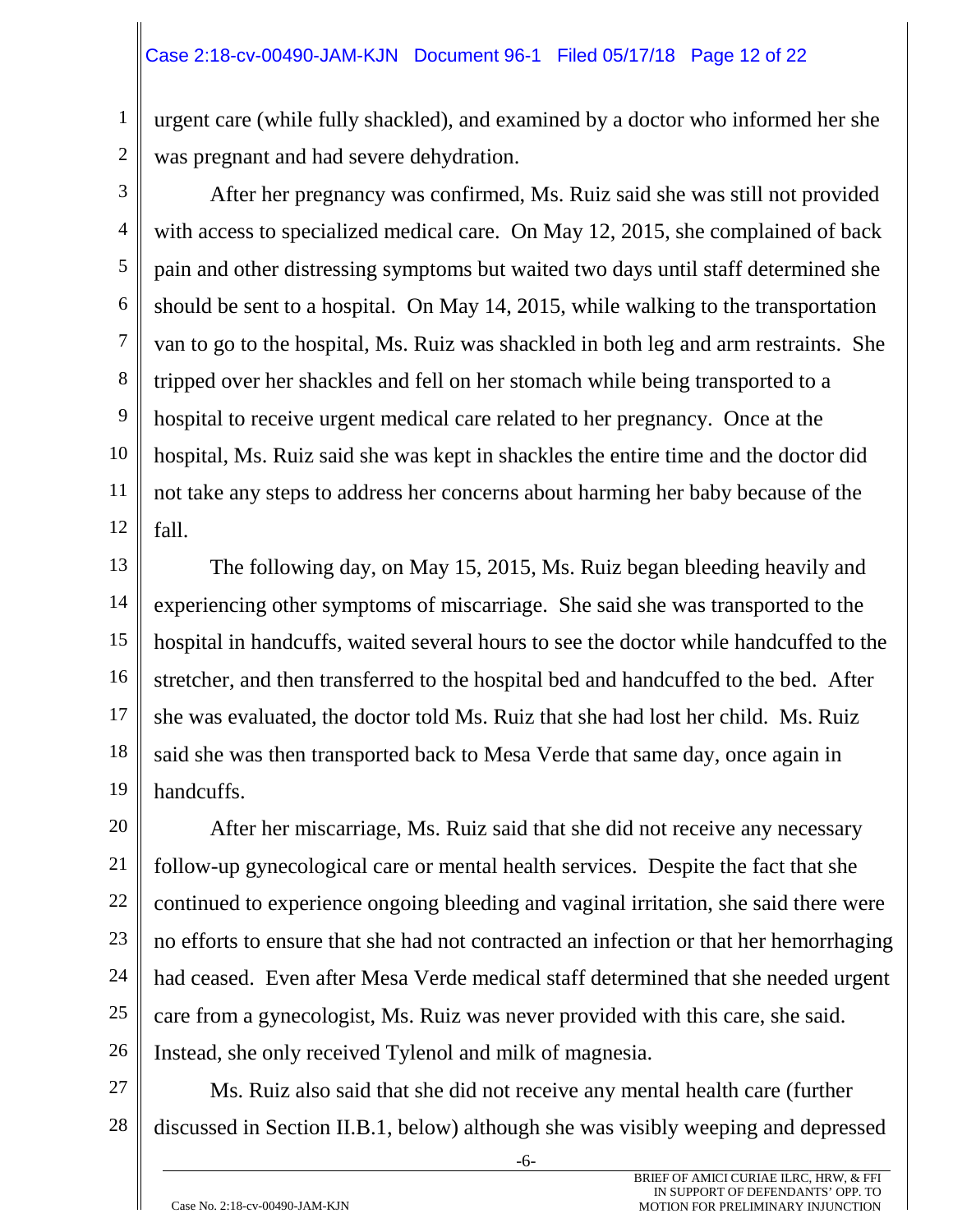#### Case 2:18-cv-00490-JAM-KJN Document 96-1 Filed 05/17/18 Page 13 of 22

for several days. Ms. Ruiz said she was eventually taken to see a psychiatrist who chuckled and said that all he could do for her was prescribe sleeping medication. Ms. Ruiz was subsequently granted asylum and released to live with her partner, a legal permanent resident.

5 6 7 8 9 10 11 12 13 14 **Jose L.** lost the ability to walk more than just short distances, and perhaps also lost sight in his right eye, due to failure to receive adequate medical care while detained at Adelanto Detention Facility.9 Jose, a 54-year old former green card holder who had lived in the U.S. for 32 years, had a history of lower back pain and diabetes. In mid-2013, Jose was working in the facility kitchen when he slipped and fell, hitting his hip and back. After his pain became uncontrollable and he could not stand up for more than five minutes, Jose asked to see a doctor but had to wait 18 months before seeing a surgeon. This unreasonable delay left Jose in pain and with decreased function. Jose was eventually scheduled for surgery but was deported before he could have the surgery.

15 16 17 18 19 20 21 22 23 24 25 Unreasonable delays in receiving care may have also resulted in Jose becoming legally blind in his right eye. In July 2014, Jose began to complain about losing vision in his right eye and severe pain, which was eventually diagnosed as proliferative diabetic retinopathy, a common complication of diabetes. From the time he first complained, it took five days for Jose to receive an initial evaluation by a physician, who thought he might have a retinal detachment, which according to medical experts should have been deemed an emergency. Forty-eight hours later, the optometrist found Jose's eye had hemorrhaged and recommended that he see a retinal specialist as soon as possible. It then took the facility doctor four days to submit a request for authorization stating, "needs retinal specialist ASAP," and over a month before Jose was seen by a retinal specialist. Afterward, numerous

26

 $\overline{a}$ 

1

2

3

<sup>27</sup> 28 9 All facts in this story are from HRW's review of U.S. Immigration and Customs Enforcement records detailed in *Systemic Indifference: Dangerous & Substandard Medical Care in US Immigration Detention*, *supra* fn. 6.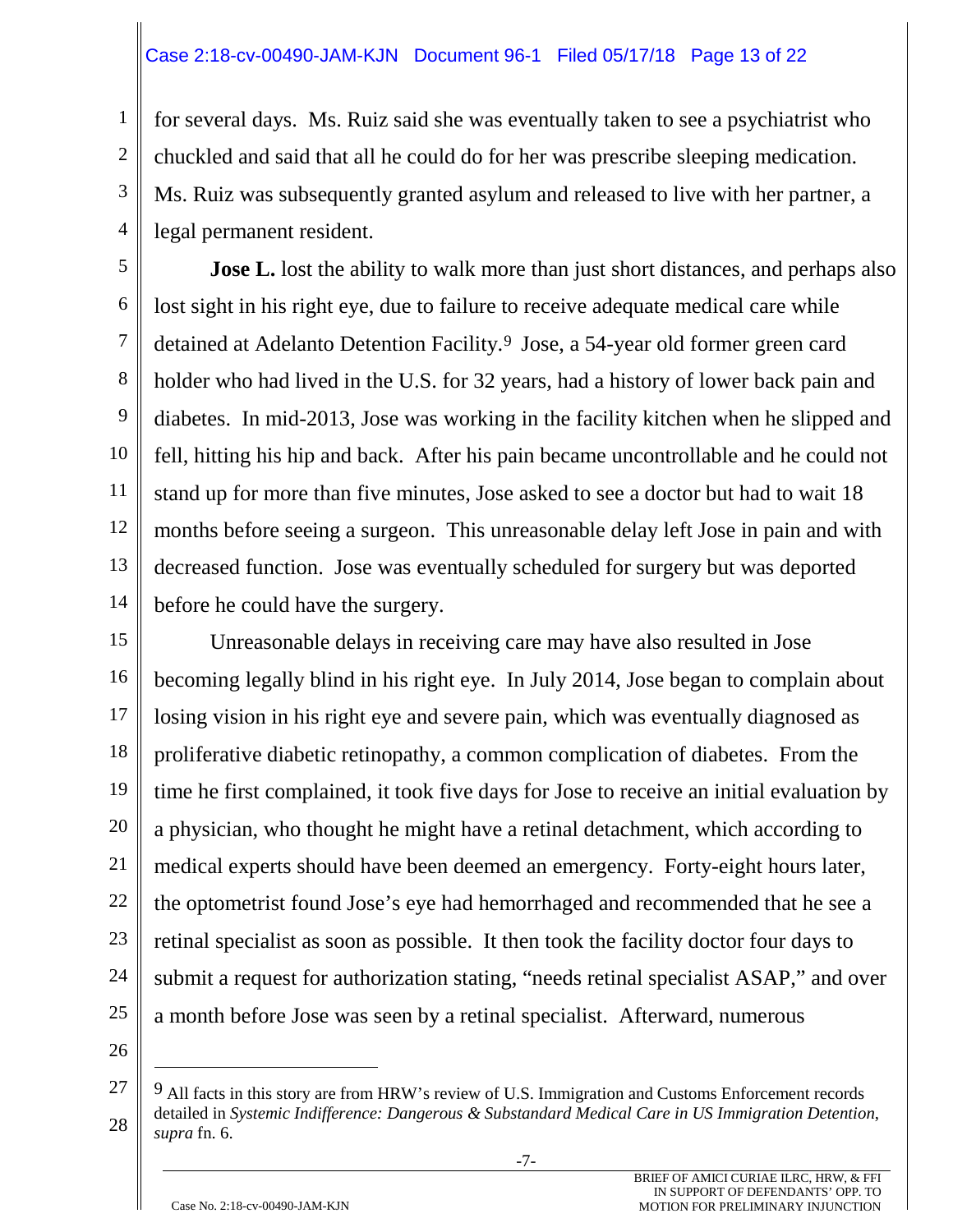#### Case 2:18-cv-00490-JAM-KJN Document 96-1 Filed 05/17/18 Page 14 of 22

recommendations for follow-up appointments with a retinal specialist were delayed. For example, a follow-up scheduled for one week later occurred four weeks later. At one point, the retinal specialist cancelled the appointment due to non-payment, presumably by U.S. Immigration and Customs Enforcement ("ICE").

Because proliferative diabetic retinopathy does not develop overnight, symptoms should have been observed during Jose's annual eye exam in February 2014. Jose's diabetes does not appear to have been managed well overall, and although his sugar level was high, the doctors did not make changes to his insulin dosages.

10 11 12 13 14 15 16 17 **Carlos H.** tore his anterior cruciate ligament ("ACL") and possibly broke a bone in February 2015 while detained at Yuba County Jail in California when he fell in the shower.10 Carlos' injuries were not properly diagnosed or treated for five months because he was seen only by licensed vocational nurses ("LVNs") who did not refer him to a doctor, and then because ICE continually delayed his scheduled surgery without providing any clinical reason. His medical records show long delays at each stage of the process and he essentially endured pain that could have been treated or ameliorated for almost a year.

18 19 20 21 22 23 24 25 Carlos requested medical care for his knee five times over three months. For his first four requests, Carlos was not seen by a doctor or a registered nurse; instead, he was seen by a LVN who did not refer him to a doctor until the fifth visit, even though this constituted practice outside the scope of a LVN's license. Once Carlos was seen by a doctor, his knee was appropriately examined and he was sent for an X-ray and MRI, which revealed a torn ACL and possibly a meniscus tear. Carlos was referred to an orthopedist who recommended surgery and the facility submitted a request to ICE for approval at the end of July.

26

 $\overline{a}$ 

1

2

3

4

5

6

7

8

<sup>27</sup> 28 <sup>10</sup> All facts in this story are from HRW's review of U.S. Immigration and Customs Enforcement records detailed in *Systemic Indifference: Dangerous & Substandard Medical Care in US Immigration Detention*, *supra* fn. 6.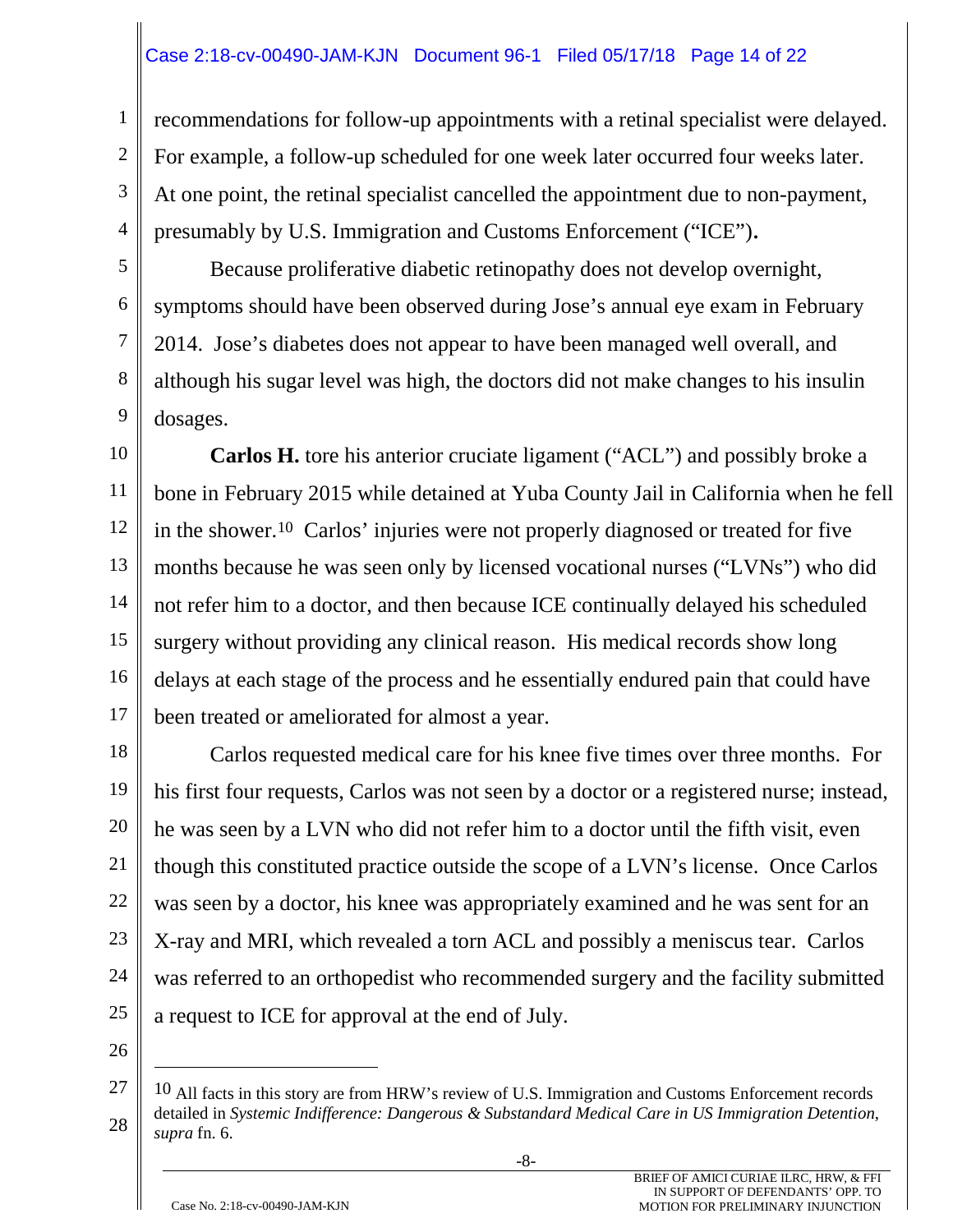#### Case 2:18-cv-00490-JAM-KJN Document 96-1 Filed 05/17/18 Page 15 of 22

What followed then was unexplained delay by ICE in scheduling the surgery. ICE twice requested delays without explanation, first from mid-August to the end of August, and then again until the first week of October. Carlos continued to endure pain during these delays. Medical records show that Carlos may have even had a broken bone and was forced to walk around on it during the five-month delay.

6 7 8 9 10 11 12 13 14 Even after his surgery, Carlos's ordeal was not over. The surgeon had ordered narcotic pain medications, but the facility doctor changed the order to a non-narcotic without explanation and without setting up a mechanism to monitor post-operation pain. Two days after surgery, Carlos collapsed with shortness of breath, possibly from not having adequate pain control, which would have been prevented by the medications ordered by the surgeon. The LVN who managed the emergency response measured his pulse and oxygen, but not his respiration or blood pressure, and did not involve the facility physician, which was troubling given the risk of blood clot and pulmonary embolism.

15

1

2

3

4

5

### **B. Problems Faced by Particularly Vulnerable Populations**

16 17 18 19 20 21 22 23 Many immigration detainees are survivors of violence and torture. These detainees are unusually vulnerable and may often fall victim to additional harms while in detention, a particularly ironic circumstance given that they have often entered the country seeking, as intended by federal policy, asylum from persecution in their home countries. This is sadly reflected in the fact that there is a high number of attempted and completed suicides at immigration detention centers.11 "I think doing something like that is something that has crossed the mind of all of us who are locked up here," a detainee at Adelanto said of suicide.<sup>12</sup>

- 24
- 25

# *1. Failure to Treat Mental Health Issues and Prevent Suicides*

28 12 *Id.*

 $\overline{a}$ 

<sup>26</sup> 27 11 Paloma Esquivel, *"We don't feel okay here": Detainee Deaths, Suicide Attempts, and Hunger Strikes Plague California Immigration Facility,* L.A. TIMES (Aug. 8, 2017),

http://www.latimes.com/local/lanow/la-me-ln-adelanto-detention-20170808-story.html.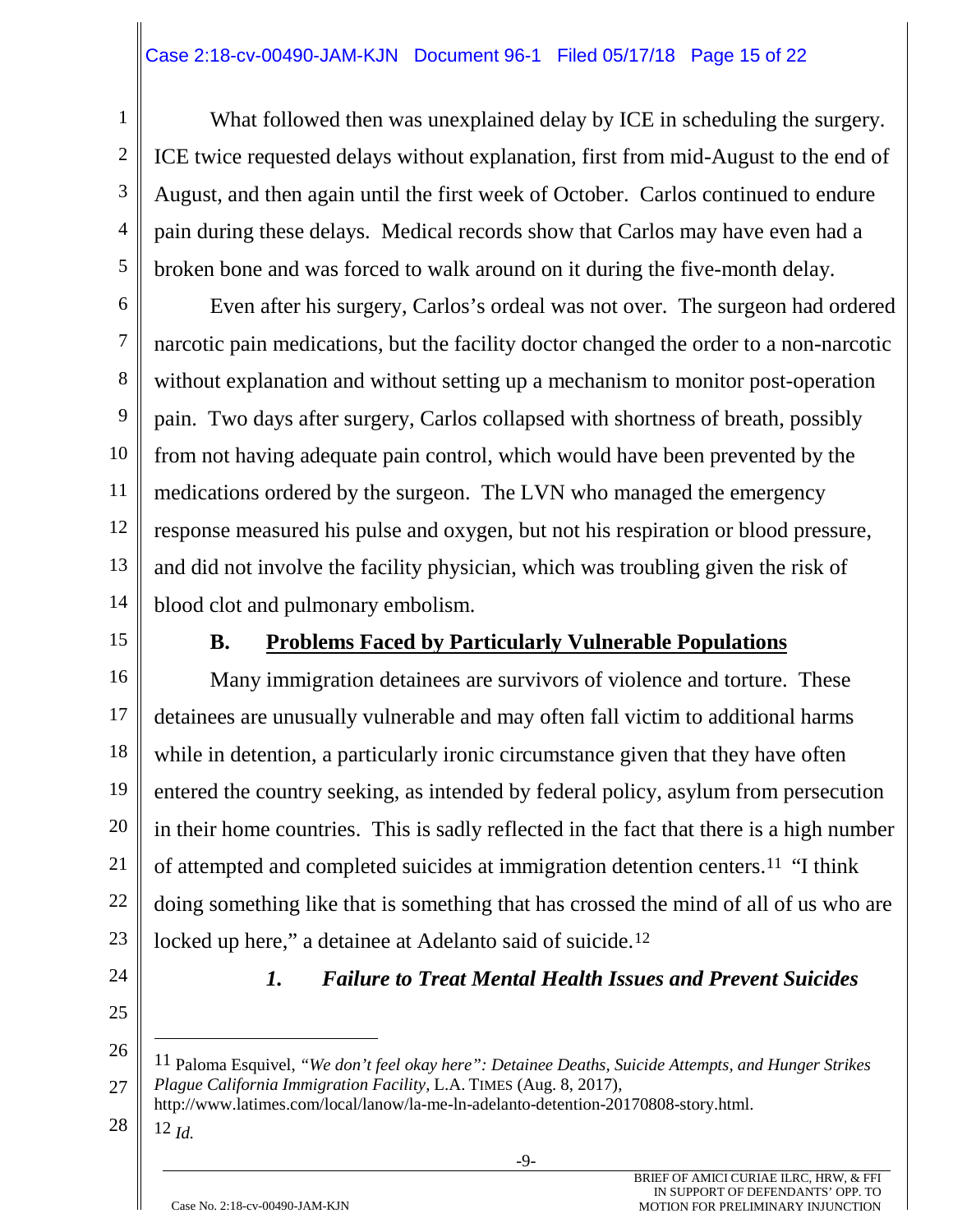The high rate of suicide at California's immigration detention centers must be understood within the context of a system that has a track record of failure to treat mental health issues and suicide risk.

4 5

6

7

8

9

10

1

2

3

First, suicide risks are not addressed: a person detained at Yuba County Jail attempted suicide in October 2014 by hanging himself in the shower.13 At the time of his intake in June 2014, he reported anxiety problems and depressive symptoms but was not flagged as any sort of suicide risk, despite the fact that his mother called the same day and expressed concern about her son's mental health, and that his chief complaint in his previous psychiatric evaluation was that his brother committed suicide by hanging himself the previous year.

11 12 13 14 15 16 17 18 19 20 21 22 Second, immigration detention centers attempt to treat detained persons suffering from mental health problems by putting them in solitary confinement. Two attorneys of clients with mental health conditions detained in Adelanto Detention Center told HRW their clients were regularly put into isolation because adequate mental health care was unavailable.14 In one particular case, a detained person had done well in a psychiatric facility, but when she was returned to the detention center, she did not receive the same medication she had received in the hospital. She became unstable and suicidal and was repeatedly put in isolation.<sup>15</sup> Another attorney working with detained persons stated, "I've had clients, very mentally ill clients ... who've suffered from schizophrenia and various psychotic episodes, and the way [detention center operators] responds to that is to put people in solitary."16 At one point, eight percent of people in immigration detention

23

26 15 *Id.*

 $\overline{a}$ 

https://www.immigrantjustice.org/sites/immigrantjustice.org/files/Invisible%20in%20Isolation-

-10-

<sup>24</sup> 13 Plaintiffs' Mot. to Enforce Consent Decree in *Hedrick v. Grant,* No. 76-162 (E.D. Cal. Oct. 24, 2016) (ECF. No. 163 at 22-32).

<sup>25</sup> 14 *Supra* fn. 6.

<sup>27</sup> 28 16 Alexis Perlmutter and Mike Corradini, *Invisible in Isolation: The Use of Segregation and Solitary Confinement in Immigration Detention*, NATIONAL IMMIGRANT JUSTICE CENTER AND PHYSICIANS FOR HUMAN RIGHTS (Sept. 2012)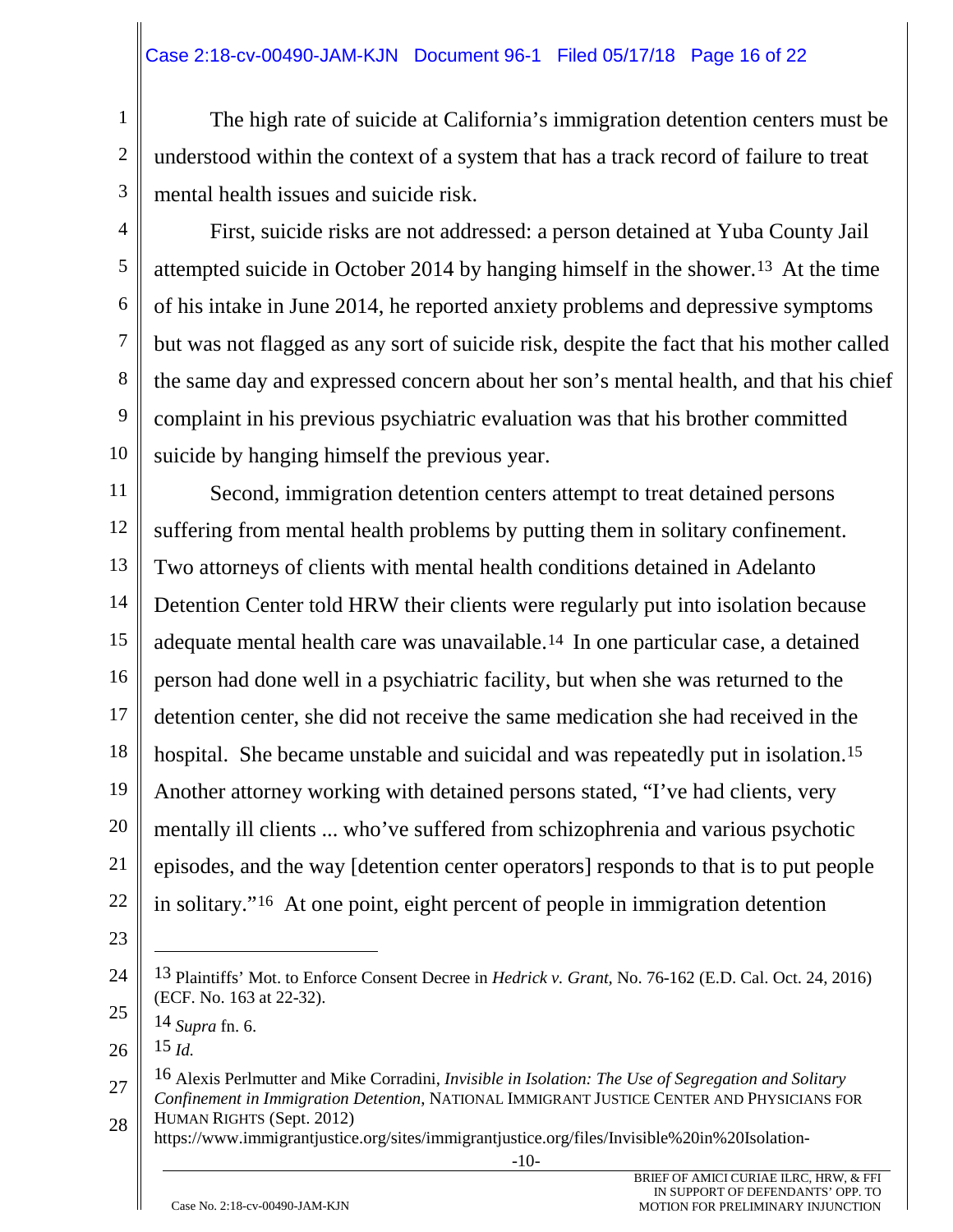1 2 interviewed by FFI at Adelanto reported that they had been held in solitary confinement.17

3 4 5 6 7 8 9 Studies suggest that solitary confinement may severely exacerbate previously existing mental health issues. Because of this, the United Nations special rapporteur on torture believes that solitary confinement of any duration of time for those with psychosocial disabilities is cruel, inhuman, or degrading treatment.18 The Special Rapporteur cites to studies that have found that spending seven days in solitary confinement can lead to a decline in brain activity, and that over seven days, the decline may be irreversible.<sup>19</sup>

10 11 12 13 14 15 16 17 The conditions at Yuba County Jail provide insight. There, a group of prisoners and immigration detainees brought suit and obtained a consent decree to address mental health care and suicide prevention.20 Pursuant to the consent decree, a grand jury reviewed conditions at Yuba County Jail and found the following in 2015: (1) "the extended stay of ICE prisoners … have increased the medical and mental health needs of inmates [referring to both criminal and immigration detainees]"; (2) "[t]he Mental Health Professional (psychiatrist) although available by phone, is on site only one day per week mainly to evaluate incoming inmates and

18

 $\overline{a}$ 

<sup>19</sup> 20 The%20Use%20of%20Segregation%20and%20Solitary%20Confinement%20in%20Immigration%20Deten tion.September%202012\_7.pdf.

<sup>21</sup> 17 Christina Fialho and Victoria Mena, *Abuse in Adelanto: An Investigation into a California Town's Immigration Jail*, CIVIC AND DETENTION WATCH NETWORK (October 2015),

<sup>22</sup> https://static1.squarespace.com/static/5a33042eb078691c386e7bce/t/5a9dad7be4966b064c98e07c/1520283 004817/CIVIC\_DWN-Adelanto-Report\_old.pdf.

<sup>23</sup> 18 Juan E. Mendez, Special Rapporteur of the Human Rights Council, *Torture and other cruel, inhuman or degrading treatment or punishment, A/66/268*, UNITED NATIONS GENERAL ASSEMBLY (Aug. 5, 2011),

<sup>24</sup> https://documents-dds-ny.un.org/doc/UNDOC/GEN/N11/445/70/PDF/N1144570.pdf?OpenElement; *see also*, Jamie Fellner, *Callous and Cruel: Use of Force against Inmates with Mental Disabilities in US Jails* 

<sup>25</sup> 26 27 *and Prisons*, HUMAN RIGHTS WATCH (May 12, 2015), https://www.hrw.org/report/2015/05/12/callous-andcruel/use-force-against-inmates-mental-disabilities-us-jails-and; *and* Maureen L.O'Keefe, et al., *One Year Longitudinal Study of the Psychological Effects of Administrative Segregation,* submitted to the National Institute of Justice (Oct. 31, 2010), https://www.ncjrs.gov/pdffiles1/nij/grants/232973.pdf.

<sup>19</sup> *Supra* fn. 17, *citing* Stuart Grassian, "Psychiatric Effects of Solitary Confinement" (1993), p. 1.

<sup>28</sup> 20 *Supra* fn. 13.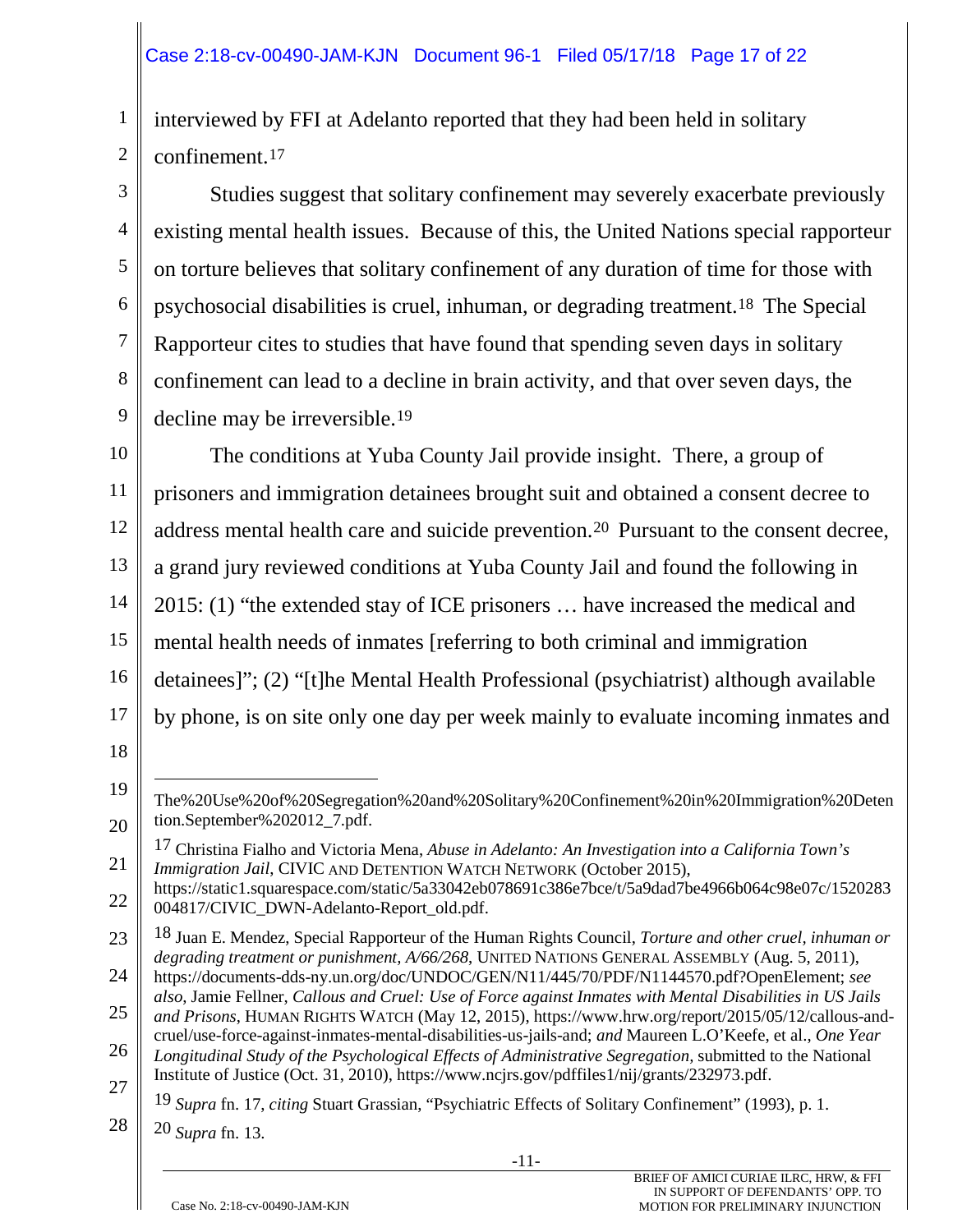#### Case 2:18-cv-00490-JAM-KJN Document 96-1 Filed 05/17/18 Page 18 of 22

update prescriptions"; (3) "[t]here are no non-emergency or ongoing mental health services available to the inmates"; [and] (4) "[i]nmates diagnosed as needing treatment at a state mental hospital wait for months to transfer. Suicidal inmates can stay in padded cells, with little or no comforts, for weeks…"21

5 6 8 9 10 12 13 14 In 2016, prisoners and immigration detainees brought a motion to enforce the consent decree at Yuba County Jail, citing the high sustained rate of suicide at the jail.22 In thirty months, there had been at least forty-one suicide attempts at Yuba County Jail. The risk of suicide in Yuba County Jail is more than three-and-a-half times higher than the suicide rate for the general prison population.<sup>23</sup> Plaintiffs seeking to enforce the consent decree also describe a "deliberate indifference to suicide hazards," "segregation of the mentally ill including in unsanitary 'rubber rooms' covered in blood and feces," and prisoners with mental illness who have been regularly placed in isolation cells with shuttered windows for days at a time and deprived of access to outdoor exercise for weeks on end.

#### *2. Problems Faced by Other Vulnerable Populations*

16 17 18 In addition to the lack of mental health care and issues faced by the general population of detained persons, certain groups of unusually vulnerable detained persons such as women and LGTBQ individuals suffer additional problems.

19 20 21 22 23 24 Because there are fewer women than men in detention facilities, their particular needs are often overlooked. They are often consolidated, with lower security risk women housed along with higher security risk women, resulting in more constrictive conditions for all women than their male counterparts. For instance, women detained at Contra Costa West County Detention Facility report being locked in their cells for up to 23 hours a day and are told to use bio bags in

25 26

1

2

3

4

7

11

15

27 21 *Id.*

28 22 *Id.* 23 *Id.*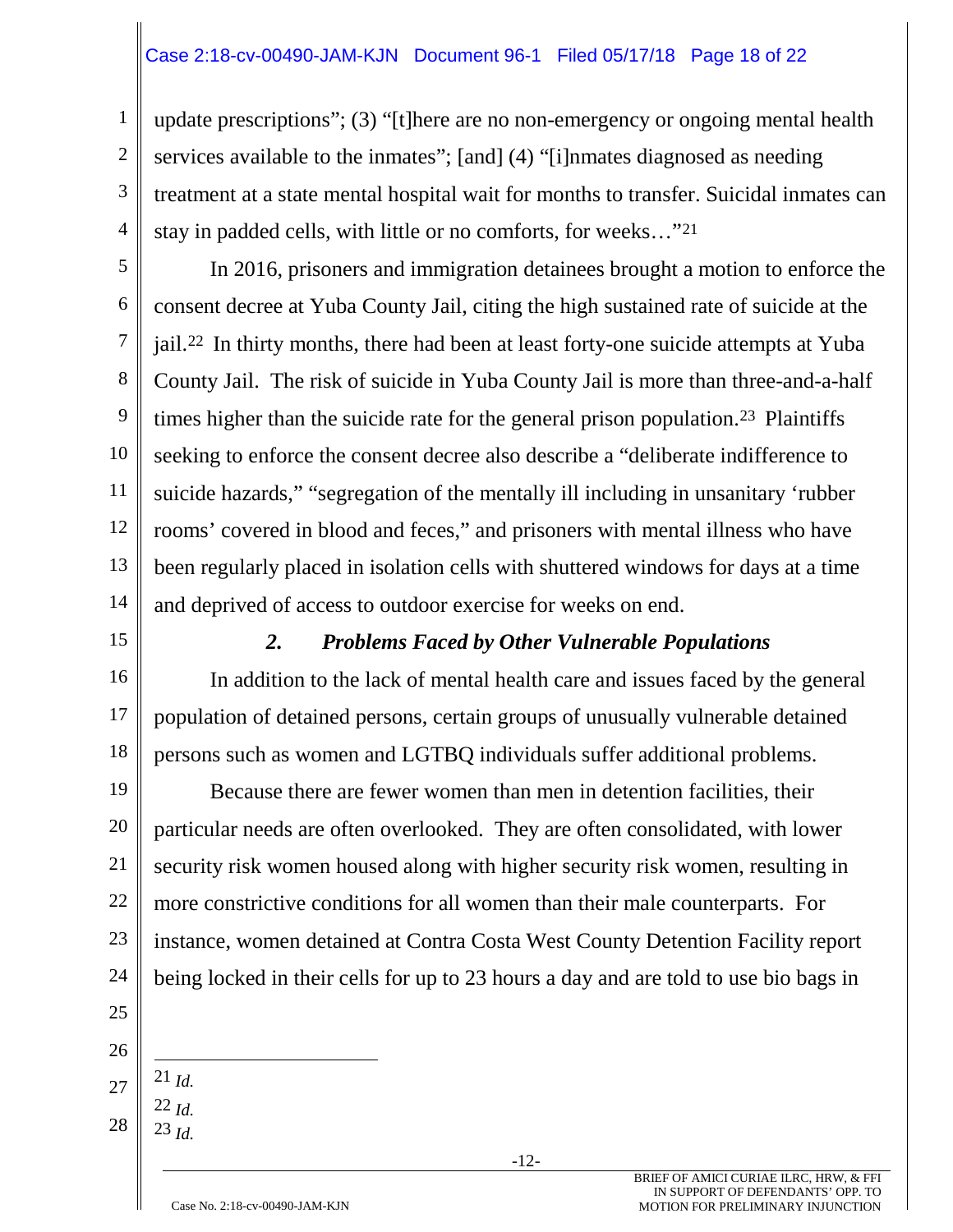1 their cell when they need to use the bathroom.24

| $\overline{2}$ | Sexual and physical abuse is a serious problem in California's immigration                                                                                                                                                                                                          |
|----------------|-------------------------------------------------------------------------------------------------------------------------------------------------------------------------------------------------------------------------------------------------------------------------------------|
| $\mathfrak{Z}$ | detention centers, and certain populations such as LGBTQ detained persons face                                                                                                                                                                                                      |
| 4              | higher risks of abuse. Data obtained by FFI from the Department of Homeland                                                                                                                                                                                                         |
| 5              | Security Office of the Inspector General shows at least 1,016 reports of physical and                                                                                                                                                                                               |
| 6              | sexual abuse filed by people in detention nationwide between May 2014 and July                                                                                                                                                                                                      |
| 7              | 2016. <sup>25</sup> Two California facilities—Adelanto and Otay Mesa Detention Center—are                                                                                                                                                                                           |
| $8\,$          | among the five facilities with the most sexual assault complaints in the nation. <sup>26</sup> At                                                                                                                                                                                   |
| 9              | Otay, Yordy Cancino, a gay man, reported that he experienced consistent sexual                                                                                                                                                                                                      |
| 10             | harassment by guards. <sup>27</sup> Mr. Cancino said that when he took showers, one of the                                                                                                                                                                                          |
| 11             | male guards would position himself so that he could see Mr. Cancino naked and                                                                                                                                                                                                       |
| 12             | guards would call him over the detention facility radio, "Cancino, my royal princess,                                                                                                                                                                                               |
| 13             | wake up."                                                                                                                                                                                                                                                                           |
| 14             | LGBTQ detained persons are fifteen times more likely than the general                                                                                                                                                                                                               |
| 15             | population of detained persons to be sexually assaulted in detention centers. <sup>28</sup>                                                                                                                                                                                         |
|                |                                                                                                                                                                                                                                                                                     |
| 16             |                                                                                                                                                                                                                                                                                     |
| 17             | <sup>24</sup> Otis R. Taylor Jr., Deportation chosen over Richmond jail; complaints under investigation, SAN                                                                                                                                                                        |
| 18<br>19       | FRANCISCO CHRONICLE (Nov. 2, 2017), https://www.sfchronicle.com/news/article/Deportation-chosen-<br>over-Richmond-jail-complaints-12324755.php; see also Otis R. Taylor Jr., Conditions worsen for some ICE<br>detainees at Richmond jail, SAN FRANCISCO CHRONICLE (Nov. 10, 2017), |
| 20             | https://www.sfchronicle.com/news/article/Conditions-worsen-for-some-ICE-detainees-at-12346066.php                                                                                                                                                                                   |
| 21             | <sup>25</sup> Letter to Thomas D. Homan, Director, U.S. Immigration and Customs Enforcement, et al., CIVIC (April<br>$11, 2017$ ,<br>https://static1.squarespace.com/static/5a33042eb078691c386e7bce/t/5a9da297419202ab8be09c92/1520280                                             |
| 22             | 217559/SexualAssault_Complaint.pdf.                                                                                                                                                                                                                                                 |
| 23             | $26$ Id.                                                                                                                                                                                                                                                                            |
| 24             | <sup>27</sup> Complaint to the Office for Civil Rights & Civil Liberties within the Department of Homeland Security,<br>FREEDOM FOR IMMIGRANTS (April 11. 2017),<br>https://static1.squarespace.com/static/5a33042eb078691c386e7bce/t/5a9da297419202ab8be09c92/1520280              |
| 25             | 217559/SexualAssault_Complaint.pdf; see also Mari Payton, Advocacy Group: If You're Abused in                                                                                                                                                                                       |
| 26             | Immigration Detention, the Government Doesn't Care, NBC SAN DIEGO (April 27, 2017, updated on April<br>28, 2017), https://www.nbcsandiego.com/news/local/Advocacy-Group-If-Youre-Abused-in-Immigration-<br>Detention-the-Government-Doesnt-Care-420666314.html.                     |
| 27             | $28$ A Call for Change: Protecting the Rights of LGBTQ Detainees, JUST DETENTION INTERNATIONAL (Feb.                                                                                                                                                                                |
| 28             | 2009), https://justdetention.org/wp-content/uploads/2015/10/Call-for-Change-Protecting-the-Rights-of-<br>LGBTQ-Detainees.pdf.                                                                                                                                                       |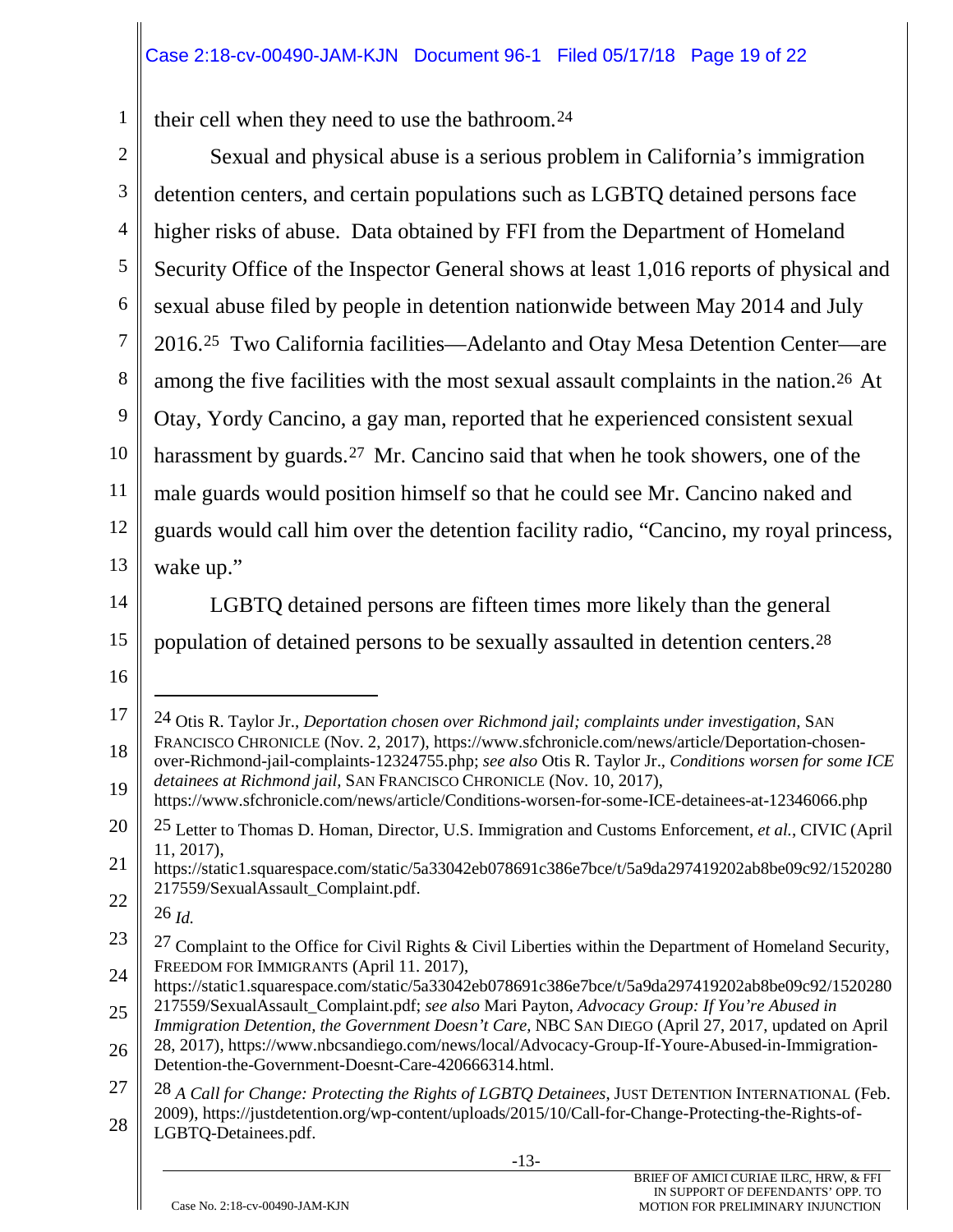#### Case 2:18-cv-00490-JAM-KJN Document 96-1 Filed 05/17/18 Page 20 of 22

1 2 3 4 5 6 7 Transgender women detained persons often suffer abuse because they are housed with men. Even when housed exclusively with other transgender detained persons, however, as they were in Santa Ana City Jail, some detained persons told HRW that they were regularly subjected to humiliating and abusive strip searches by male guards.29 Many say they were not able to get adequate medical services including hormone replacement therapy, and spent unreasonably long periods of time in solitary confinement.30

8 9 10 11 12 13 14 Because of factors including homophobia, detainees who are victims of sexual abuse often do not report the abuse. Those who do report abuse may face retaliation. "A lot of people don't complain," said Gretta Soto Moreno, a transgender woman who was held in detention centers in Arizona and California.<sup>31</sup> "As soon as you make a grievance, if you defend yourself, you become a personal enemy of the system. Even if the system stinks and is corrupt…Grievances only go to the next officer, and they take care of each other."

15

#### **C. Limited Access to Counsel and Legal Services**

16 17 18 19 20 21 The harmful, abusive, and even life-endangering conditions of confinement described above are exacerbated by the fact that most detained persons have no access to counsel. An estimated 68 percent of immigration detainees in California are unrepresented by counsel.32 Studies at Adelanto suggest that as few as 12.3% of detainees are represented.33 Access to counsel is restricted due to several factors including costly telephone access, limited visitation, and frequent and distant

22

 $\overline{a}$ 

30 *Id.*

28 33 *Supra* fn. 17.

<sup>23</sup> 24 29 *US: Transgender Women Abused in Immigration Detention,* HUMAN RIGHTS WATCH (March 23, 2016), https://www.hrw.org/news/2016/03/23/us-transgender-women-abused-immigration-detention.

<sup>25</sup> 31 Alice Speri, *Detained, Then Violated,* THE INTERCEPT (April 11, 2018),

<sup>26</sup> https://theintercept.com/2018/04/11/immigration-detention-sexual-abuse-ice-dhs/.

<sup>27</sup> 32 *California's Due Process Crisis: Access to Legal Counsel for Detained Immigrants,* THE CALIFORNIA COALITION FOR UNIVERSAL REPRESENTATION (June 2016),

http://www.publiccounsel.org/tools/assets/files/0783.pdf.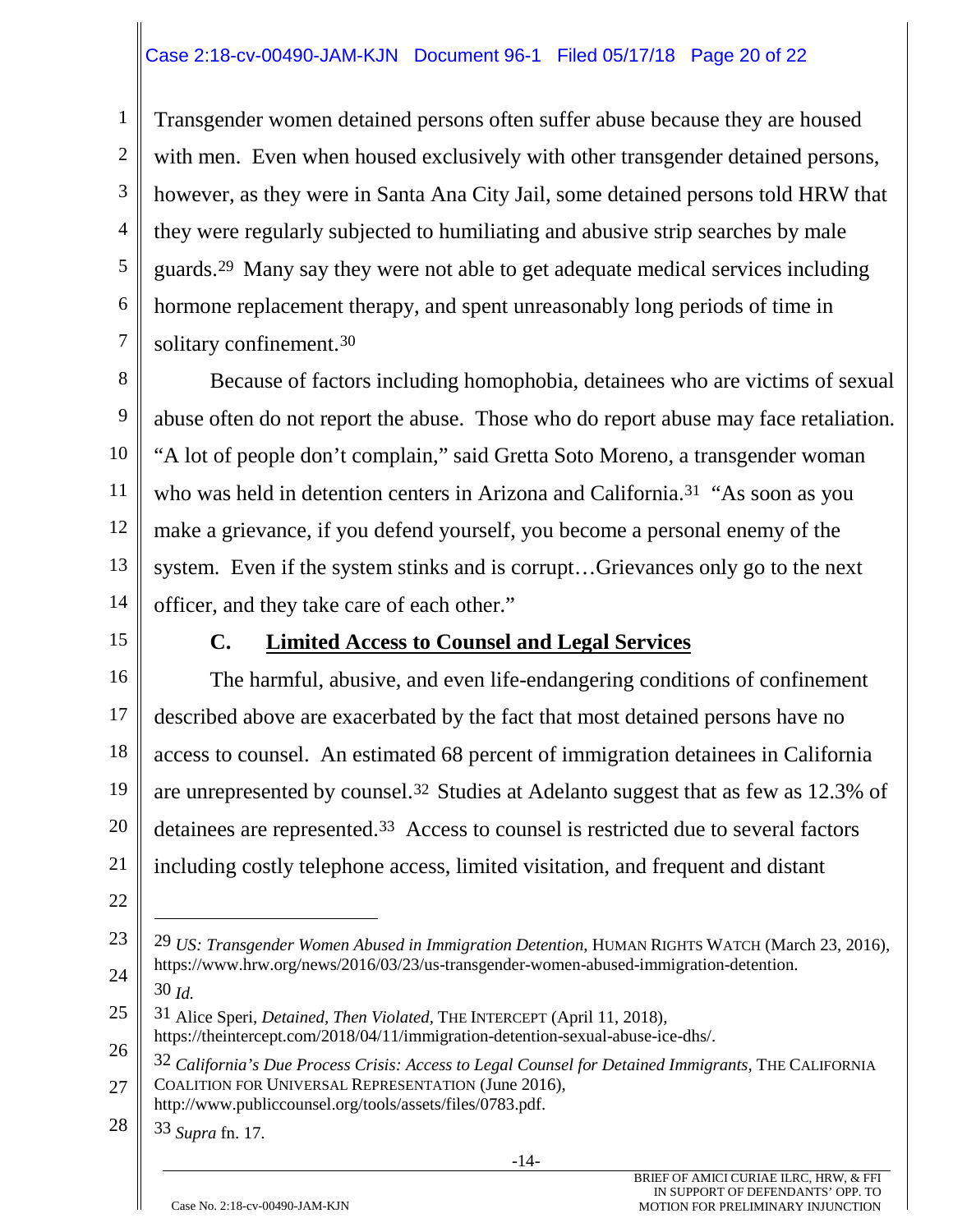#### Case 2:18-cv-00490-JAM-KJN Document 96-1 Filed 05/17/18 Page 21 of 22

1 2 3 4 5 6 7 8 9 10 11 transfers. Telephone calls are extremely expensive for detainees. Prior to 2013, calls could be as exorbitant as \$5.00 per minute. Since then, the FCC set interstate caps for rates charged to detainees, but rates can still be as high as 25 cents per minute. Visitation is also unreasonably restricted. In January 2017, FFI filed a complaint against Adelanto, documenting visit denials and unreasonable visitation waiting times.34 Recently, over 60 faith leaders and attorneys were denied visits to Adelanto without any reason.35 On top of this, current restrictions make it difficult if not impossible to bring interpreters to detention centers, limiting the ability of legal workers to communicate with detainees. Some facilities, such as the West County Detention, have ignored requests from local government officials to tour the facilities.36

12

19

20

21

22

23

24

 $\overline{a}$ 

# **III. CONCLUSION**

13 14 15 16 17 18 The anecdotal evidence available to Amici from their sources suggest a picture of dire general welfare, health, and safety conditions in immigrant detention centers in California. Amici respectfully urge the Court to weigh the urgency of these considerations and the State of California's strong interest in learning more about the conditions of the immigration detention centers within its borders, as it considers the Plaintiff's Motion for Preliminary Injunction.

<sup>25</sup> 34 *CIVIC Files Civil Rights Complaint Alleging Frequent Denial of Visits at Adelanto Since Trump's Election*, CIVIC (Jan. 18, 2017), http://www.endisolation.org/blog/archives/1170.

<sup>26</sup> 35 *ICE Violates First Amendment Rights of 60+ Attorneys and Faith Leaders*, CIVIC (June 27, 2017), http://www.endisolation.org/blog/archives/1265.

<sup>27</sup> 28 36 Otis R. Taylor Jr., *Contra Costa sheriff stonewalls officials who want to tour troubled jail,* SAN FRANCISCO CHRONICLE (April 21, 2018), https://www.sfchronicle.com/news/article/Contra-Costa-sheriffstonewalls-officials-who-12854365.php.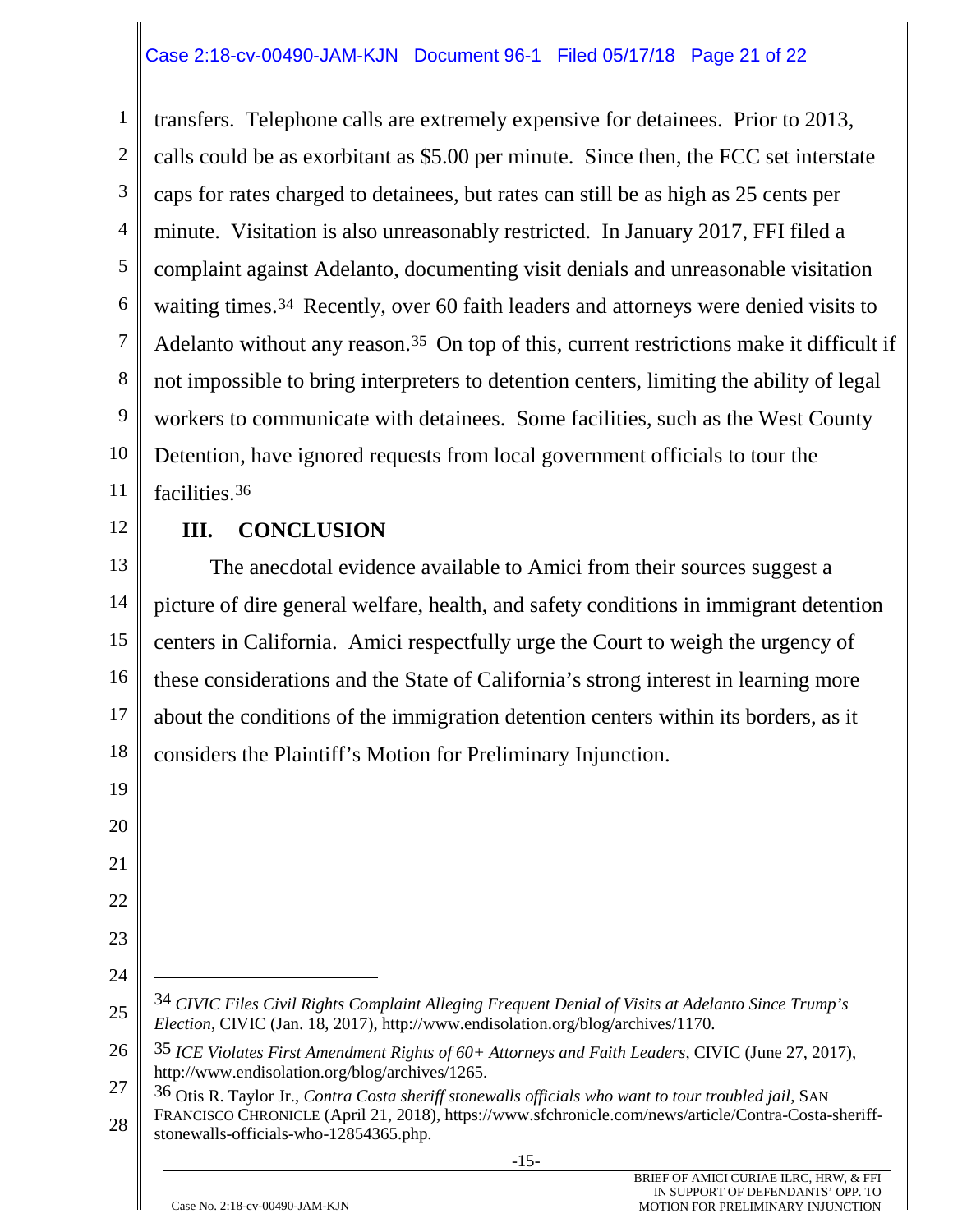|                                |                     | Case 2:18-cv-00490-JAM-KJN Document 96-1 Filed 05/17/18 Page 22 of 22       |
|--------------------------------|---------------------|-----------------------------------------------------------------------------|
| $\mathbf{1}$<br>$\overline{2}$ | Dated: May 17, 2018 | PILLSBURY WINTHROP SHAW<br>PITTMAN LLP                                      |
| $\mathfrak{Z}$                 |                     |                                                                             |
| 4                              |                     | /s/ Kirke M. Hasson<br>Kirke M. Hasson<br>By:                               |
| 5                              |                     | Attorneys for Amici Curiae,<br>IMMIGRANT LEGAL RESOURCE                     |
| 6                              |                     |                                                                             |
| 7                              |                     | CENTER,<br>HUMAN RIGHTS WATCH,<br>& FREEDOM FOR IMMIGRANTS                  |
| 8                              |                     |                                                                             |
| 9                              |                     |                                                                             |
| 10                             |                     |                                                                             |
| 11                             |                     |                                                                             |
| 12                             |                     |                                                                             |
| 13                             |                     |                                                                             |
| 14                             |                     |                                                                             |
| 15                             |                     |                                                                             |
| 16                             |                     |                                                                             |
| $17\,$                         |                     |                                                                             |
| 18                             |                     |                                                                             |
| 19                             |                     |                                                                             |
| 20                             |                     |                                                                             |
| 21                             |                     |                                                                             |
| 22                             |                     |                                                                             |
| 23                             |                     |                                                                             |
| 24                             |                     |                                                                             |
| 25                             |                     |                                                                             |
| 26<br>27                       |                     |                                                                             |
| 28                             |                     |                                                                             |
|                                |                     | $-16-$                                                                      |
|                                |                     | BRIEF OF AMICI CURIAE ILRC, HRW, & FFI<br>IN SUPPORT OF DEFENDANTS' OPP. TO |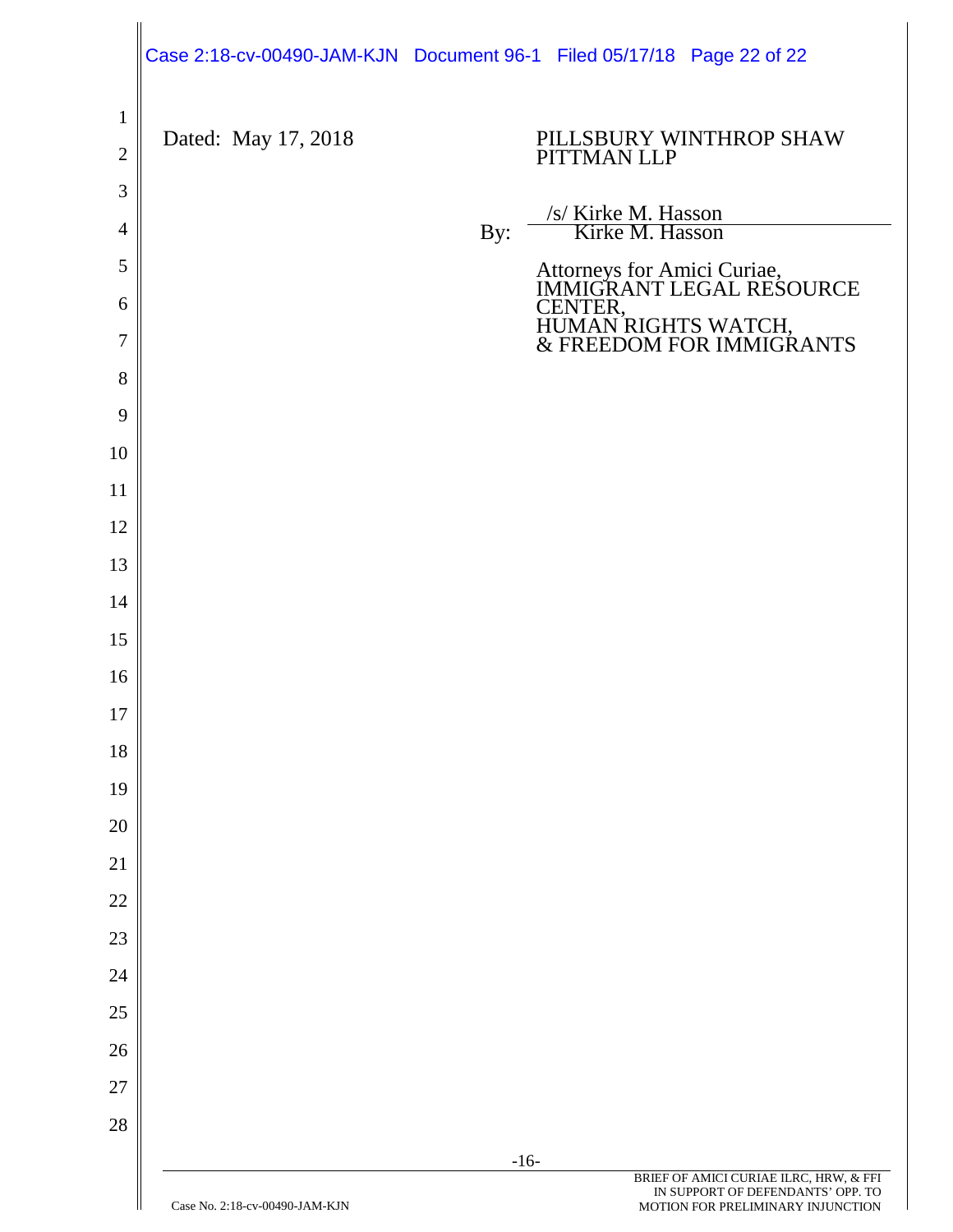|                                                              | Case 2:18-cv-00490-JAM-KJN Document 96-2 Filed 05/17/18 Page 1 of 2                                                                                                                                                                                                                                                                                                                                                                           |                                                                                                                                                                            |
|--------------------------------------------------------------|-----------------------------------------------------------------------------------------------------------------------------------------------------------------------------------------------------------------------------------------------------------------------------------------------------------------------------------------------------------------------------------------------------------------------------------------------|----------------------------------------------------------------------------------------------------------------------------------------------------------------------------|
| $\mathbf{1}$<br>$\overline{2}$<br>3<br>4<br>5<br>6<br>7<br>8 | PILLSBURY WINTHROP SHAW PITTMAN LLP<br>KIRKE M. HASSON #61446<br>kirke.hasson@pillsburylaw.com<br>Four Embarcadero Center, 22nd Floor<br>San Francisco, CA 94111-5998<br>Telephone: 415.983.1077<br>Facsimile: 415.983.1200<br><b>ELAINE Y. LEE #293452</b><br>EET THE RELEVELTED<br>elaine.lee@pillsburylaw.com<br>725 South Figueroa Street, Suite 2800<br>Los Angeles, CA 90017-5406<br>Telephone: 213.488.7100<br>Facsimile: 213.629.1033 |                                                                                                                                                                            |
| 9                                                            |                                                                                                                                                                                                                                                                                                                                                                                                                                               |                                                                                                                                                                            |
| 10                                                           | Attorneys for Amici Curiae,<br>IMMIGRANT LEGAL RESOURCE CENTER,<br>HUMAN RIGHTS WATCH,                                                                                                                                                                                                                                                                                                                                                        |                                                                                                                                                                            |
| 11                                                           | <b>&amp; FREEDOM FOR IMMIGRANTS</b>                                                                                                                                                                                                                                                                                                                                                                                                           |                                                                                                                                                                            |
| 12                                                           |                                                                                                                                                                                                                                                                                                                                                                                                                                               | UNITED STATES DISTRICT COURT                                                                                                                                               |
| 13                                                           |                                                                                                                                                                                                                                                                                                                                                                                                                                               | <b>EASTERN DISTRICT OF CALIFORNIA</b>                                                                                                                                      |
| 14                                                           |                                                                                                                                                                                                                                                                                                                                                                                                                                               |                                                                                                                                                                            |
| 15                                                           | THE UNITED STATES OF AMERICA,                                                                                                                                                                                                                                                                                                                                                                                                                 | Case No. $2:18$ -cv-00490-JAM-KJN                                                                                                                                          |
| 16                                                           | Plaintiff,                                                                                                                                                                                                                                                                                                                                                                                                                                    | [PROPOSED] ORDER GRANTING                                                                                                                                                  |
| 17                                                           | V.                                                                                                                                                                                                                                                                                                                                                                                                                                            | UNOPPOSED MOTION BY<br><b>IMMIGRANT LEGAL RESOURCE</b>                                                                                                                     |
| 18                                                           | THE STATE OF CALIFORNIA;                                                                                                                                                                                                                                                                                                                                                                                                                      | CENTER. HUMAN RIGHTS WATCH.<br>OR IMMIGRANTS<br><b>AND FREEDOM FO</b>                                                                                                      |
| 19                                                           | EDMUND GERALD BROWN, JR., Governor of California, in his Official                                                                                                                                                                                                                                                                                                                                                                             | <b>BRIEF IN SUPPORT OF</b><br>ON TO                                                                                                                                        |
| 20                                                           | Capacity; and XAVIER BECERRA,<br>Attorney General of California, in his<br>Official Capacity,                                                                                                                                                                                                                                                                                                                                                 | EFENDANTS' OPPOSITI<br><b>LAINTIFF'S MOTION FOR</b><br>PRELIMINARY INJUNCTION                                                                                              |
| 21                                                           | Defendants.                                                                                                                                                                                                                                                                                                                                                                                                                                   |                                                                                                                                                                            |
| 22                                                           |                                                                                                                                                                                                                                                                                                                                                                                                                                               | Hearing Date: <u>June</u> 20, 2018<br>Hearing Time: 10:00 a.m.                                                                                                             |
| 23                                                           |                                                                                                                                                                                                                                                                                                                                                                                                                                               | Courtroom:<br>6                                                                                                                                                            |
| 24                                                           |                                                                                                                                                                                                                                                                                                                                                                                                                                               | The Honorable John A. Mendez                                                                                                                                               |
| 25                                                           |                                                                                                                                                                                                                                                                                                                                                                                                                                               |                                                                                                                                                                            |
| 26                                                           |                                                                                                                                                                                                                                                                                                                                                                                                                                               |                                                                                                                                                                            |
| 27                                                           |                                                                                                                                                                                                                                                                                                                                                                                                                                               |                                                                                                                                                                            |
| 28                                                           |                                                                                                                                                                                                                                                                                                                                                                                                                                               |                                                                                                                                                                            |
|                                                              |                                                                                                                                                                                                                                                                                                                                                                                                                                               | [PROPOSED] ORDER GRANTING UNOPPOSED MOTION BY ILRC, HRW, & FFI FOR LEAVE TO FILE AMICI CURIAE BRIEF IN<br>SUPPORT OF DEFENDANTS' OPP. TO MOTION FOR PRELIMINARY INJUNCTION |

Case No. 18-264